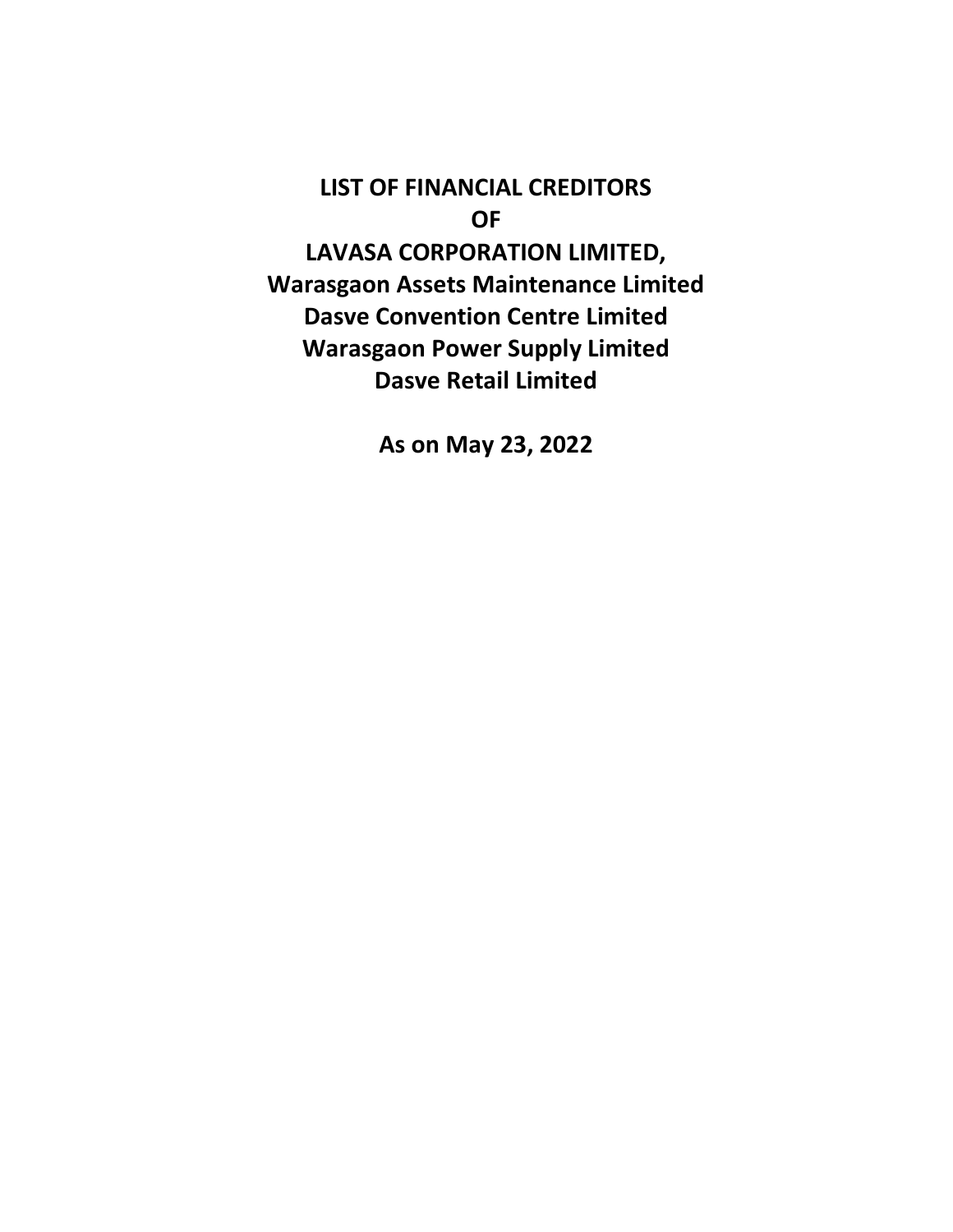List Of Claims By Financial Creditors in the Consolidated CIRP of Lavasa Corporation Limited

Amount in INR Crores

| Sr.<br>No.     | <b>Particulars of Claimant</b>                                                                                               | <b>Amount</b><br>Claimed | <b>Amount</b><br><b>Verified</b> | <b>Voting</b> | <b>Remarks</b>                                                                                                                                                                                                                                                                                                            |
|----------------|------------------------------------------------------------------------------------------------------------------------------|--------------------------|----------------------------------|---------------|---------------------------------------------------------------------------------------------------------------------------------------------------------------------------------------------------------------------------------------------------------------------------------------------------------------------------|
| 1              | Union Bank of India<br>(including claims of<br>Corporation Bank, which<br>is now amalgamated<br>with Union Bank of<br>India) | 722.09                   | 722.09                           | 12.02%        | Verified amount includes Corporate<br>Guarantee towards WAML <sup>1</sup> of INR<br>409.59                                                                                                                                                                                                                                |
| $\overline{2}$ | <b>Phoenix ARC Private</b><br>Limited (PARC) <sup>4</sup>                                                                    | 656.27                   | 656.27                           | 10.92%        | Verified amount includes Corporate<br>Guarantee towards WPSL <sup>1</sup> of INR<br>304.28 & WAML of INR 262.60                                                                                                                                                                                                           |
| 3              | <b>Asset Reconstruction</b><br>Company of India Ltd.<br>(ARCIL)                                                              | 606.95                   | 606.95                           | 10.10%        |                                                                                                                                                                                                                                                                                                                           |
| 4              | Bank of India                                                                                                                | 634.10                   | 566.94                           | 9.44%         |                                                                                                                                                                                                                                                                                                                           |
| 5              | Axis Bank Ltd.                                                                                                               | 1266.81                  | 511.22                           | 8.51%         | Verified amount includes Corporate<br>Guarantee towards WAML of INR<br>152.19.<br>Verified amount includes <sup>2</sup> INR 39.13<br>Crores pertaining to Land Parcel<br>mortgage by LCL towards (i) Term Loan<br>facility availed by Lavasa Hotels (INR<br>2.52 crores), (ii) NCD availed by HCCL<br>(INR 36.60 crores). |
| 6              | Central Bank of<br>India                                                                                                     | 507.38                   | 507.38                           | 8.44%         | Verified amount includes Corporate<br>Guarantee towards WAML of INR<br>214.52 & Dasve Retail Limited of INR<br>20.85                                                                                                                                                                                                      |
| $\overline{7}$ | Punjab National Bank<br>(including claims of<br>Oriental Bank of<br>Commerce, which is now<br>amalgamated with PNB)          | 498.03                   | 498.02                           | 8.29%         |                                                                                                                                                                                                                                                                                                                           |
| 8              | Asset Care &<br>Reconstruction<br>Enterprise Ltd. (ACRE) <sup>3</sup>                                                        | 396.32                   | 376.01                           | 6.26%         | Verified amount includes <sup>2</sup> INR 18.02<br>Crores pertaining to Land parcels<br>mortgaged by LCL for Term Loan<br>facility availed by HREL.                                                                                                                                                                       |
| 9              | Indian Bank (erstwhile<br>Allahabad Bank, which is<br>now amalgamated into<br>Indian Bank)                                   | 315.30                   | 315.30                           | 5.25%         | Verified amount includes Corporate<br>Guarantee towards WAML of INR<br>315.30.                                                                                                                                                                                                                                            |
| 10             | State Bank of India                                                                                                          | 196.25                   | 195.21                           | 3.25%         |                                                                                                                                                                                                                                                                                                                           |
| 11             | <b>SSG Investment Holding</b><br>India Ltd.                                                                                  | 192.29                   | 192.29                           | 3.20%         |                                                                                                                                                                                                                                                                                                                           |
| 12             | EARC                                                                                                                         | 148.70                   | 148.70                           | 2.47%         | Verified amount includes Corporate<br>Guarantee towards WAML of INR 55.91                                                                                                                                                                                                                                                 |
| 13             | Bank of Baroda                                                                                                               | 104.79                   | 104.79                           | 1.74%         |                                                                                                                                                                                                                                                                                                                           |

The aforesaid data is subject to further verification and therefore may undergo change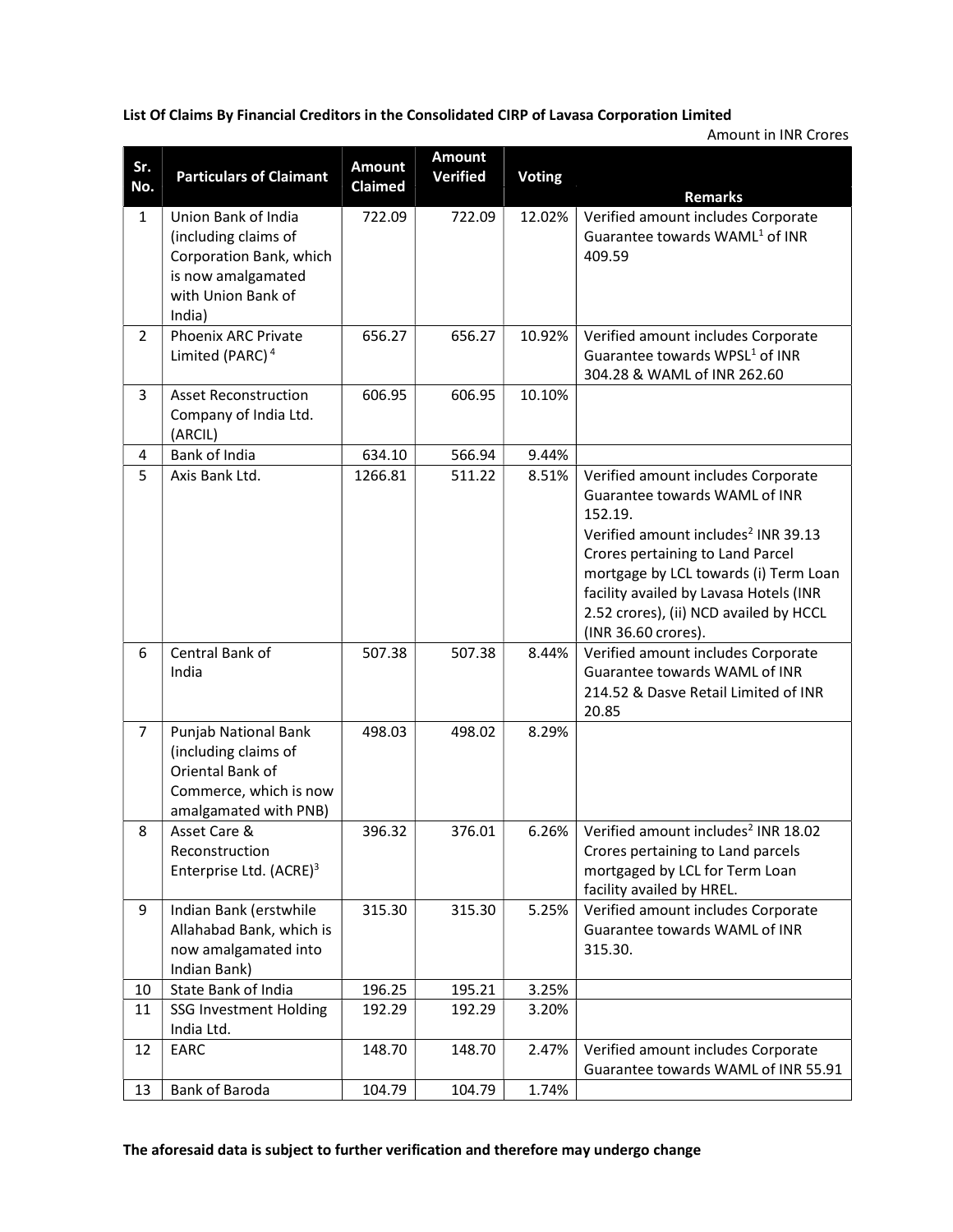| 14 | India Opportunities II   | 68.89   | 68.89   | 1.15%   |                                     |
|----|--------------------------|---------|---------|---------|-------------------------------------|
|    | Pte Ltd.                 |         |         |         |                                     |
| 15 | Karnataka Bank Ltd.      | 67.47   | 67.45   | 1.12%   | Verified amount includes Corporate  |
|    |                          |         |         |         | Guarantee towards WAML of INR 42.67 |
|    |                          |         |         |         | crore.                              |
| 16 | Bennett Coleman &        | 31.55   | 23.43   | 0.39%   |                                     |
|    | company Limited          |         |         |         |                                     |
| 17 | Financial Creditors in A | 563.05  | 447.93  | 7.45%   |                                     |
|    | Class                    |         |         |         |                                     |
|    | <b>Total</b>             | 6976.25 | 6008.87 | 100.00% |                                     |

1. Warasgoan Assets Maintenance Limited (WAML), Dasve Convention Centre Limited (DCCL), Warasgoan Power Supply Limited (WPSL), Dasve Retail Limited (DRL)

- 2. Valuation of the Land parcel for Loan facility has been derived from the Basavaraj Masanagi & CO valuation report as on July,2 2018
- 3. Pursuant to intimation vide email from ACRE dated November 15, 2018 and Assignment agreement entered between The Jammu & Kashmir Bank Ltd and ACRE dated October 29,2018 the amount of INR 188.52 crores claimed by J&K under form C dated December 31, 2018 stands transferred to ACRE.
- 4. Pursuant to intimation vide email from L&T Finance Limited dated April 07, 2022 and Assignment agreement entered between L&T Finance Limited and PARC dated March 29, 2022 the amount of INR 656.27 crores claimed by L&T Finance Limited under form C dated September 14, 2018 stands transferred to PARC.

Note: Some of the financial creditors of WAML, DCCL, DRL & WPSL are also financial creditors of LCL on account of overlapping claims arising from invocation of corporate guarantees issued by LCL in respect of the financial debt owed by WAML, DCCL, WPSL and DRL to the relevant financial creditor. To avoid double counting and given that the financial debt is in respect of the same underlying loan, as was discussed in the first meeting of the Consolidated LCL CoC held on March 03, 2020, the claims with respect to such financial creditors specifically pertaining to the overlapping financial debt have been calculated as on the insolvency commencement date of LCL.

### LIST OF CLAIMS BY FINANCIAL CREDITORS - RELATED PARTIES OF LAVASA CORPORATION LIMITED

| S. No. | <b>Name</b>                            | <b>Amount</b><br><b>Claimed</b> | <b>Amount</b><br><b>Verified</b> | <b>Pending</b><br><b>Verification</b> |
|--------|----------------------------------------|---------------------------------|----------------------------------|---------------------------------------|
|        | Hindustan Construction Company Limited | 188.92                          | 185.05                           |                                       |
|        | <b>HCC Real Estate Limited</b>         | 256.99                          | 256.99                           |                                       |
| 3      | Western Securities Private Limited     | 0.34                            | 0.34                             |                                       |
| 4      | Highbar Technologies Limited           | 0.99                            | ۰                                |                                       |
|        | <b>Total</b>                           | 447.24                          | 442.38                           |                                       |

Amount in INR Crores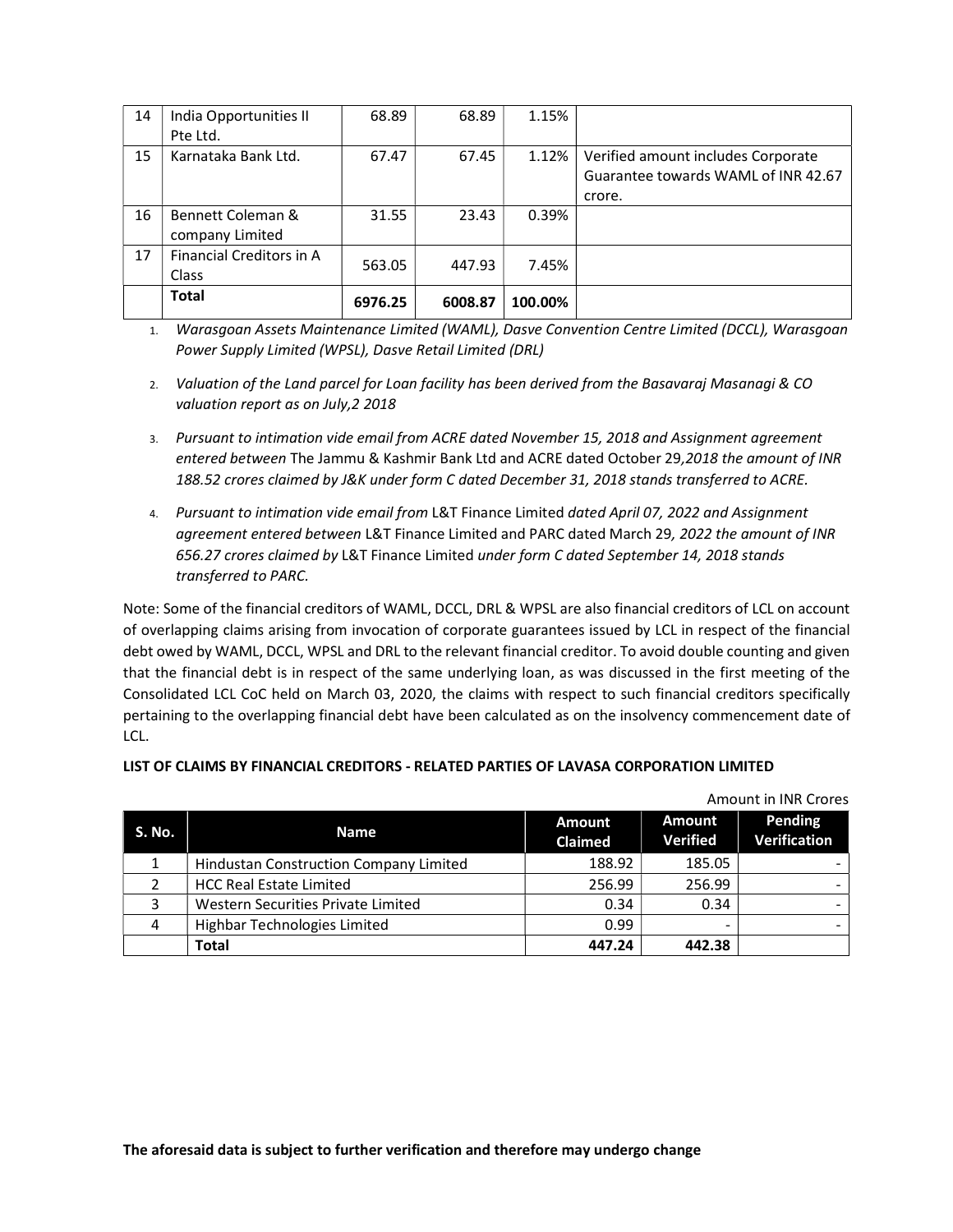# SECURITY INTEREST OF FINANCIAL CREDITORS IN THE CONSOLIDATED CIRP OF LAVASA CORPORATION LIMITED

| <b>Sr No</b> | <b>Particulars of the</b>     | <b>Facility</b>                                                                                                                                       | <b>Brief Details of the Security Inter</b>                                                                                                                                                                                                                                                                                                                                                                                                                                                                                                                                                                                                                                                                                                                                                                                                                                                                                                                                                                                                                                                                                                                                                                               |
|--------------|-------------------------------|-------------------------------------------------------------------------------------------------------------------------------------------------------|--------------------------------------------------------------------------------------------------------------------------------------------------------------------------------------------------------------------------------------------------------------------------------------------------------------------------------------------------------------------------------------------------------------------------------------------------------------------------------------------------------------------------------------------------------------------------------------------------------------------------------------------------------------------------------------------------------------------------------------------------------------------------------------------------------------------------------------------------------------------------------------------------------------------------------------------------------------------------------------------------------------------------------------------------------------------------------------------------------------------------------------------------------------------------------------------------------------------------|
|              | <b>Financial Creditor</b>     |                                                                                                                                                       |                                                                                                                                                                                                                                                                                                                                                                                                                                                                                                                                                                                                                                                                                                                                                                                                                                                                                                                                                                                                                                                                                                                                                                                                                          |
| 1            | <b>Union Bank Of</b><br>India | •Term Loan-I of INR<br>102 Crores<br>. Term Loan-IIA of INR<br>200 Crores<br>•Term Loan IIB of<br>INR 39 Crores<br>•Term Loan 1C of<br>INR 160 Crores | <b>Prime Security (Immovable Assets):</b><br>I. First Pari Passu Charge on all the present and future<br>immovable land admeasuring - 6806.69 acres and<br>movable fixed assets of the borrower (on pari passu<br>basis with the existing lenders in the consortium)<br>including structures thereon as described in<br>Schedule - II;<br><b>Prime Security (Movable Assets):</b><br>I. First Pari Passu Charge on all current assets of the<br>Borrower including all receivables and investments.<br>II. First Pari Passu Charge over all bank accounts of the<br>Borrower including without limitation, to be TRA<br>and the other accounts required to be opened and<br>maintained<br>by Lavasa<br>Corporation<br>Limited<br>("Lavasa").<br>Term Loan - I, Term Loan-IIA, Term Loan IIB - Guarantee<br>for 50% of loan o/s in ratio of their shareholding:<br>1. Hindustan Construction Co. Ltd (CG)<br>2. Avantha Realty Ltd (CG)<br>3. Venkateshwara Hatcheries Ltd (CG)<br>4. Mr V V Maniar (PG)<br>Term Loan 1C - Guarantee for 50% of loan o/s in ratio<br>of their shareholding:<br>1. HCC Real Estate Ltd (CG)<br>2. Avantha Realty Ltd (CG)<br>3. Venkateshwara Hatcheries Ltd (CG)<br>4. Mr V V Maniar (PG) |
|              |                               | SOD (TD) of INR 100<br>Crores                                                                                                                         | <b>Prime Security:</b><br>Exclusive Charge by way of registered mortgage on<br>54.1654 Ha land to 2x times cover for the overdraft<br>facility, situated at Village Bohini, Taluka Mulshi,<br>District Pune as more particularly set out in the<br>schedule to the Indenture of Mortgage dated 13th<br>November 2014;<br>Guarantee for 100% of loan o/s in ratio of their<br>shareholding:<br>1. Hindustan Real Estate Ltd (CG)                                                                                                                                                                                                                                                                                                                                                                                                                                                                                                                                                                                                                                                                                                                                                                                          |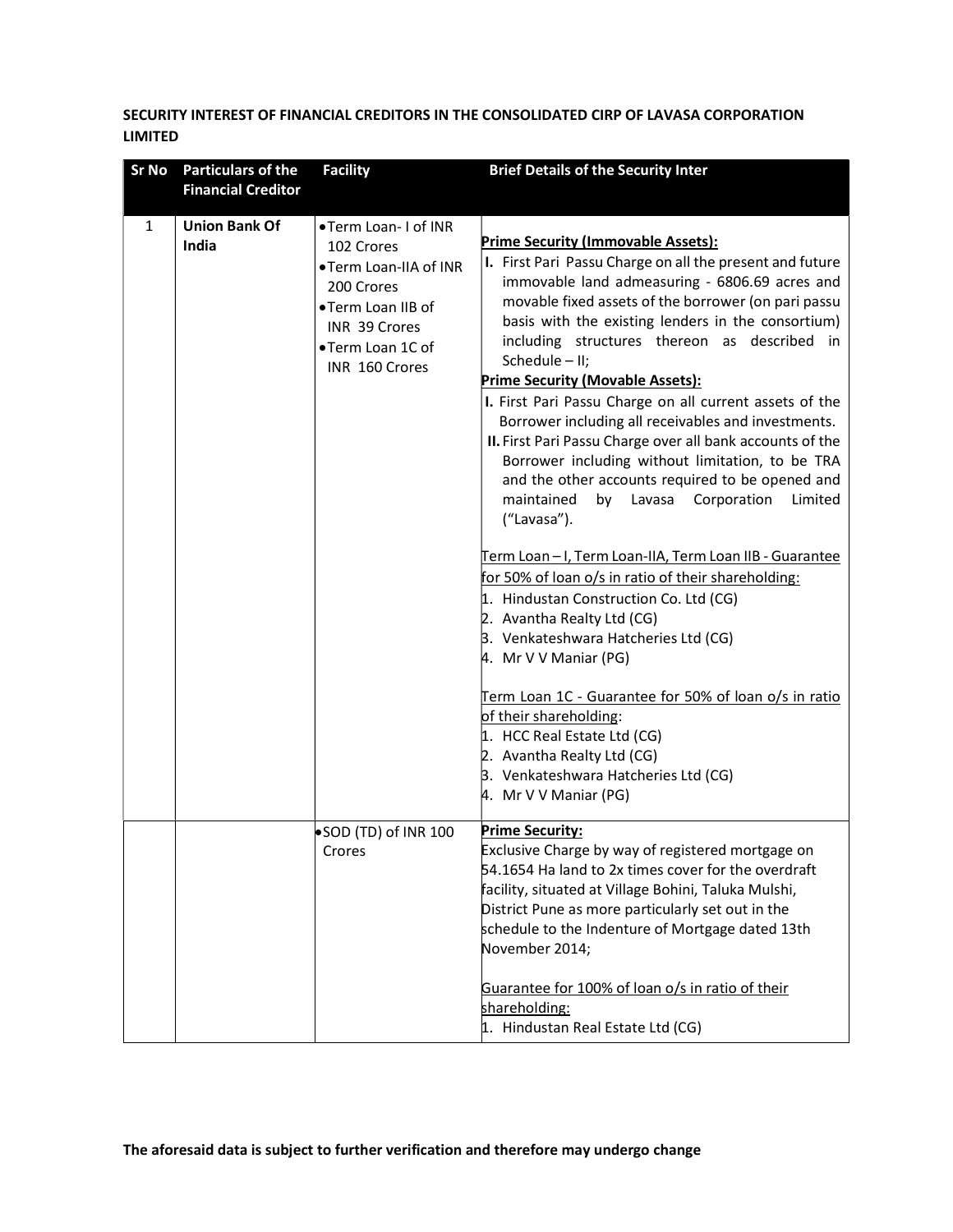|                         | Term Loan of INR 570      | <b>Prime Security:</b>                                                                                       |
|-------------------------|---------------------------|--------------------------------------------------------------------------------------------------------------|
|                         | Crores sanctioned to      | First ranking pari passu charge by way of                                                                    |
|                         | <b>WAML for Corporate</b> | Hypothecation over immovable and movable fixed                                                               |
|                         | Guarantee by              | assets, book debts, operating cash flows (including                                                          |
|                         | Corporate Debtor          | cash & cash equivalents), receivables,                                                                       |
|                         |                           | commissions, investments and revenue of                                                                      |
|                         |                           | whatsoever nature and whenever arising including                                                             |
|                         |                           | all bank accounts of the LCL. (however the charge is                                                         |
|                         |                           | imperfect in absence of NOCs form all lenders;                                                               |
|                         |                           | further the ROC filing was not done for the                                                                  |
|                         |                           | document)                                                                                                    |
|                         |                           | Second Subservient Charge by way of registered                                                               |
|                         |                           | mortgage on Land admeasuring 3363.5623 Hectors                                                               |
|                         |                           | for the Term Loan facility, situated at Village                                                              |
|                         |                           | Mugaon, Bohini, Admal, Dhamanohal, Padalghar,                                                                |
|                         |                           | Wadavali, Dasve, Bembatmal, Gadle, Koloshi,                                                                  |
|                         |                           | Patharset, Sakhari, Ugavali and Bhode, Taluka                                                                |
|                         |                           | Mulshi, District Pune and at village Mose BK and                                                             |
|                         |                           | Saiv, Taluka Velha, District Pune as more                                                                    |
|                         |                           | particularly set out in the schedule to the Indenture                                                        |
|                         |                           | of Mortgage dated 15th September 2016; (however                                                              |
|                         |                           | the charge is imperfect in absence of NOCs form all                                                          |
|                         |                           | lenders; further the ROC filing was not done for the                                                         |
|                         |                           | document)                                                                                                    |
|                         |                           | Guarantee for 100% of loan o/s:                                                                              |
|                         |                           | 1. Lavasa Corporation Limited (CG)                                                                           |
|                         |                           |                                                                                                              |
|                         |                           | • Pledge of 100% shares of WAML & SCML by LCL.                                                               |
| <b>Corporation Bank</b> | Term Loan - I of INR      | <b>Prime Security (Immovable Assets):</b>                                                                    |
| (which is now           | 10.65 Crores              | I. First Pari Passu Charge on all the present and future                                                     |
| amalgamated with        | FITL of INR 2.10 Crores   | immovable land admeasuring - 6806.69 acres and                                                               |
| Union Bank of           |                           | movable fixed assets of the borrower (on pari passu                                                          |
| India)                  |                           | basis with the existing lenders in the consortium)                                                           |
|                         |                           | including structures thereon as described in                                                                 |
|                         |                           | Schedule - II;                                                                                               |
|                         |                           | <b>Prime Security (Movable Assets):</b>                                                                      |
|                         |                           | I. First Pari Passu Charge on all current assets of the                                                      |
|                         |                           | Borrower including all receivables and investments.<br>II. First Pari Passu Charge over all bank accounts of |
|                         |                           | the Borrower including without limitation, to be                                                             |
|                         |                           | TRA and the other accounts required to be opened                                                             |
|                         |                           | and maintained by Lavasa Corporation Limited                                                                 |
|                         |                           | ("Lavasa").                                                                                                  |
|                         |                           |                                                                                                              |
|                         |                           | Guarantee for 50% of loan o/s in ratio of their                                                              |
|                         |                           | shareholding:                                                                                                |
|                         |                           | 1. Hindustan Construction Co. Ltd (CG)                                                                       |
|                         |                           | 2. Avantha Realty Ltd (CG)                                                                                   |
|                         |                           | 3. Venkateshwara Hatcheries Ltd (CG)                                                                         |
|                         |                           | 4. Mr V V Maniar (PG)                                                                                        |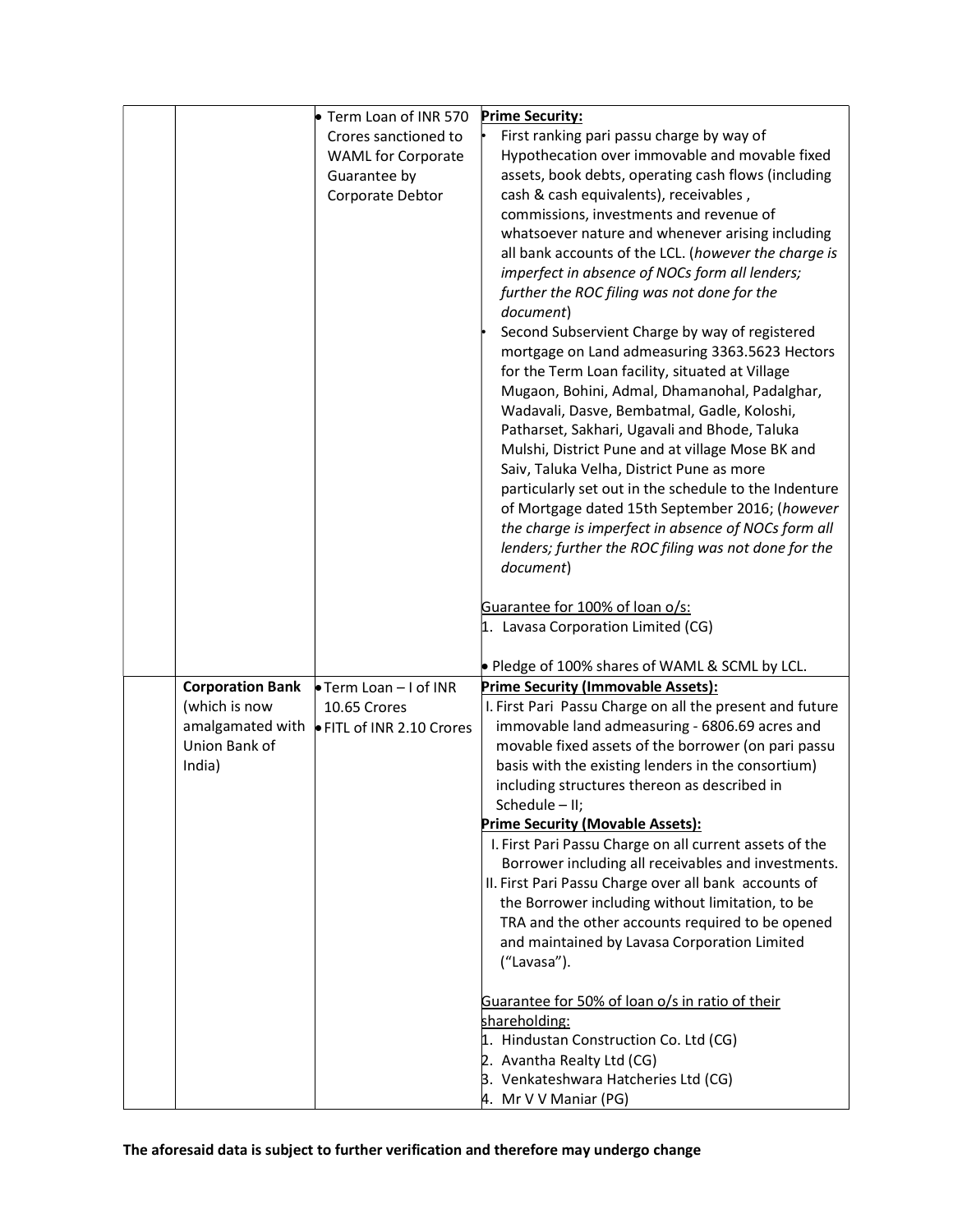| $\overline{2}$ | <b>Phoenix ARC</b><br>Private Limited<br>(PARC) | Term Loan of INR 2<br>crores<br><b>•Term Loan I of INR 50</b><br>Crores<br>Term Loan II of INR 50<br>Crores                                                         | All that piece and parcel of land admeasuring area<br>2.0014 HA owned and possessed by Lavasa<br>Corporation Ltd., bearing Survey No. 28/2/A, being<br>situated at revenue village Mugaon, Taluka: Mulashi,<br>Dist:Pune.<br>Guarantee for 100% of loan o/s:<br>1. HCC Real Estate Limited (CG)<br>Exclusive security of 10.0506 Ha of land in Village<br>Patharshet, 10.3456 Ha of land in Village Saiv Bk.,<br>11.0576 Ha of land in Village Koloshi and 25.9484 Ha<br>of land in Village Mose Bk totaling to 57.4022 Ha of<br>land in Taluka Mulshi at District Pune.                                                                                                                                                                                                                                                                                                                                                                                                                                                                                                                                                                                                                  |
|----------------|-------------------------------------------------|---------------------------------------------------------------------------------------------------------------------------------------------------------------------|-------------------------------------------------------------------------------------------------------------------------------------------------------------------------------------------------------------------------------------------------------------------------------------------------------------------------------------------------------------------------------------------------------------------------------------------------------------------------------------------------------------------------------------------------------------------------------------------------------------------------------------------------------------------------------------------------------------------------------------------------------------------------------------------------------------------------------------------------------------------------------------------------------------------------------------------------------------------------------------------------------------------------------------------------------------------------------------------------------------------------------------------------------------------------------------------|
|                |                                                 | ● Facilities of INR 125<br>Crores and 150 crores<br>sanctioned to<br>Warasgaon Power<br>Supply Ltd. with<br>Corporate Guarantee<br>by Lavasa Corporation<br>Limited | Corporate Guarantee for 100% of loan o/s:<br>1. HCC Real Estate Ltd<br>Second pari-pasu charge on, all those pieces and<br>parcels of land situated being and lying at village<br>Dhamanohol, Mugaon, Bhoini in the registration<br>District Pune admeasuring 259.6622 bearing survey<br>Nos. as set out in Schedule I of the Deed of Additional<br>Security dated 30 <sup>th</sup> , September 2014<br>Corporate Guarantee for 100% of loan o/s:<br>1. Lavasa Corporation Limited                                                                                                                                                                                                                                                                                                                                                                                                                                                                                                                                                                                                                                                                                                        |
|                |                                                 | • Facilities of INR 240<br>Crores sanctioned to<br>Warasgaon Asset<br>Maintenance Ltd. with<br>Corporate Guarantee<br>by Lavasa Corporation<br>Limited              | <b>Prime Security:</b><br>First ranking pari passu charge by way of<br>Hypothecation over immovable and movable fixed<br>assets, book debts, operating cash flows (including<br>cash & cash equivalents), receivables,<br>commissions, investments and revenue of<br>whatsoever nature and whenever arising including<br>all bank accounts of the LCL. (however the charge is<br>imperfect in absence of NOCs form all lenders;<br>further the ROC filing was not done for the<br>document)<br>Second Subservient Charge by way of registered<br>mortgage on Land admeasuring 3363.5623 Hectors<br>for the Term Loan facility, situated at Village<br>Mugaon, Bohini, Admal, Dhamanohal, Padalghar,<br>Wadavali, Dasve, Bembatmal, Gadle, Koloshi,<br>Patharset, Sakhari, Ugavali and Bhode, Taluka<br>Mulshi, District Pune and at village Mose BK and<br>Saiv, Taluka Velha, District Pune as more<br>particularly set out in the schedule to the Indenture<br>of Mortgage dated 15th September 2016; (however<br>the charge is imperfect in absence of NOCs form all<br>lenders; further the ROC filing was not done for the<br>document)<br>Corporate Guarantee for 100% of loan o/s: |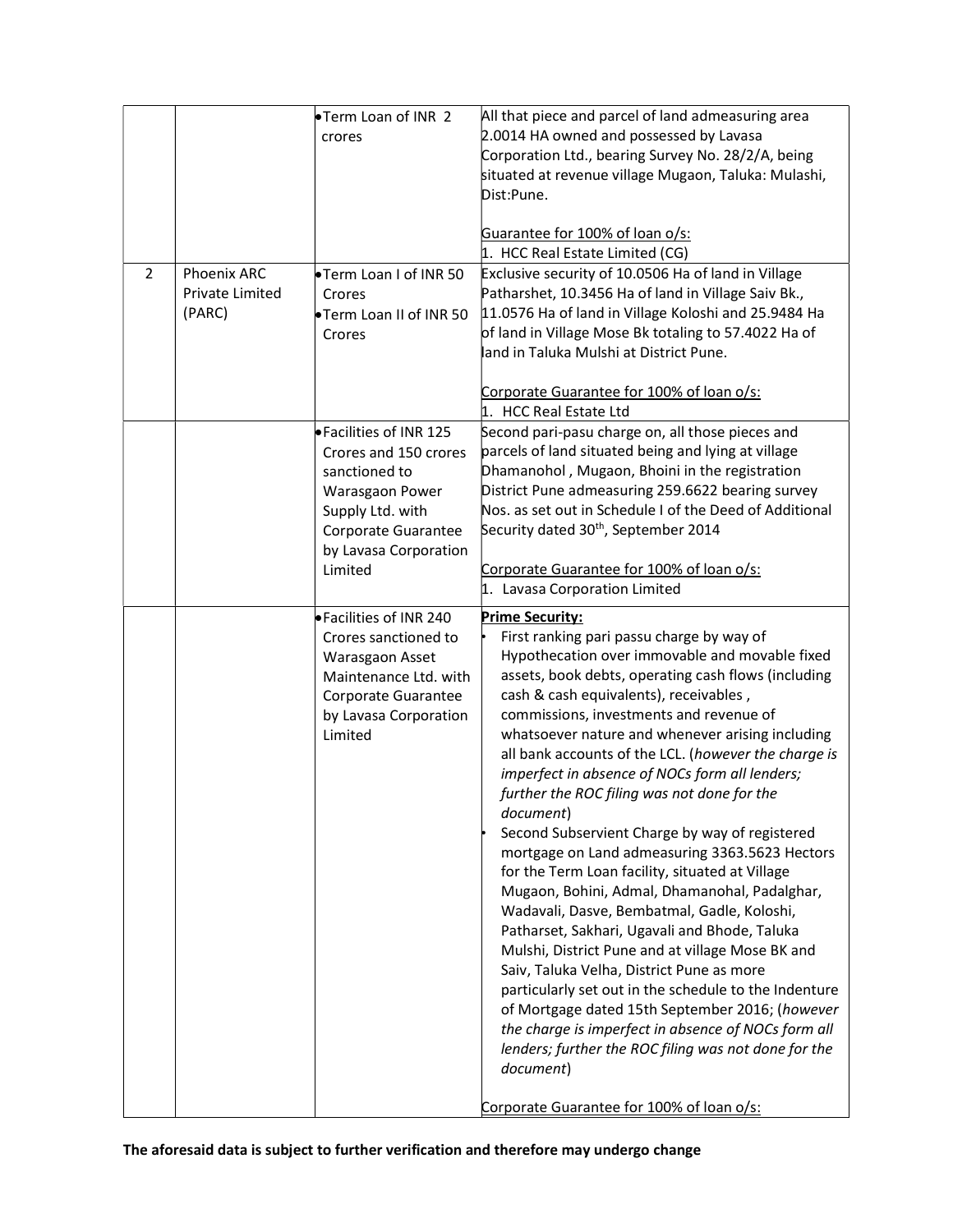|   |                                                                  |                                                                                                     | 1. Lavasa Corporation Limited                                                                                                                                                                                                                                                                                                                                                                                                                                                                                                                                                                                                                                                                                                                                                                                                                                                                                                                                                                                                                                                                                                                                                         |
|---|------------------------------------------------------------------|-----------------------------------------------------------------------------------------------------|---------------------------------------------------------------------------------------------------------------------------------------------------------------------------------------------------------------------------------------------------------------------------------------------------------------------------------------------------------------------------------------------------------------------------------------------------------------------------------------------------------------------------------------------------------------------------------------------------------------------------------------------------------------------------------------------------------------------------------------------------------------------------------------------------------------------------------------------------------------------------------------------------------------------------------------------------------------------------------------------------------------------------------------------------------------------------------------------------------------------------------------------------------------------------------------|
|   |                                                                  |                                                                                                     |                                                                                                                                                                                                                                                                                                                                                                                                                                                                                                                                                                                                                                                                                                                                                                                                                                                                                                                                                                                                                                                                                                                                                                                       |
|   |                                                                  |                                                                                                     | • Pledge of 100% shares of WAML & SCML by LCL                                                                                                                                                                                                                                                                                                                                                                                                                                                                                                                                                                                                                                                                                                                                                                                                                                                                                                                                                                                                                                                                                                                                         |
| 3 | Asset<br><b>Reconstruction</b><br><b>Company (India)</b><br>Ltd. | Debenture of INR 250<br>Crores                                                                      | First charge on immoveable properties<br>being 746.9895 Acers of land located at Lavasa, Pune<br>in the village Bembatmal 14.3378 Ha, Mose Bk<br>50.6883 Ha, Palse 52.9754 Ha, Pathershet 13.0575 Ha,<br>Saiv Bk 131.8343 Ha, Warasgaon 39.1316 Ha and<br>Dhamanahol 0.400 Ha.                                                                                                                                                                                                                                                                                                                                                                                                                                                                                                                                                                                                                                                                                                                                                                                                                                                                                                        |
|   |                                                                  |                                                                                                     | Guarantee:<br>1. Put option on HCC for 100% of NCD o/s.                                                                                                                                                                                                                                                                                                                                                                                                                                                                                                                                                                                                                                                                                                                                                                                                                                                                                                                                                                                                                                                                                                                               |
| 4 | <b>Bank of India</b>                                             | Term Loan I of INR 50<br>Crores<br>Term Loan II of INR 26<br>Crores;<br>FITL of INR 6.904<br>Crores | <b>Prime Security (Immovable Assets):</b><br>II. First Pari Passu Charge on all the present and<br>future immovable land admeasuring - 6806.69<br>acres and movable fixed assets of the borrower (on<br>pari passu basis with the existing lenders in the<br>consortium) including structures thereon as<br>described in Schedule - II;<br><b>Prime Security (Movable Assets):</b><br>I. First Pari Passu Charge on all current assets of the<br>Borrower including all receivables and investments.<br>II. First Pari Passu Charge over all bank accounts of<br>the Borrower including without limitation, to be<br>TRA and the other accounts required to be opened<br>and maintained by Lavasa Corporation Limited<br>("Lavasa").<br>Term Loan I and FITL Guarantee for 50% of loan o/s in<br>ratio of their shareholding:<br>1. Hindustan Construction Co. Ltd (CG)<br>2. Avantha Realty Ltd (CG)<br>3. Venkateshwara Hatcheries Ltd (CG)<br>4. Mr V V Maniar (PG)<br>Term Loan II Guarantee for 50% of loan o/s in ratio of<br>their shareholding:<br>1. HCC Real Estate Ltd (CG)<br>2. Avantha Realty Ltd (CG)<br>B. Venkateshwara Hatcheries Ltd (CG)<br>4. Mr V V Maniar (PG) |
|   |                                                                  | . Working Capital Term<br>Loan of INR 50 Crores                                                     | <b>Primary Security:</b><br>Exclusive charge on land survey No.19/1, 19/2, 19/3,<br>19/4, 90/1, 7/1, 8/2/2/1, 8/2/2/14/1 and 8/2/2/15/1<br>admeasuring 43.1825 acres situated at Mugaon,<br>Lavasa.<br>Corporate Guarantee for 100% of loan outstanding:<br>1. HCC Real Estate Ltd                                                                                                                                                                                                                                                                                                                                                                                                                                                                                                                                                                                                                                                                                                                                                                                                                                                                                                    |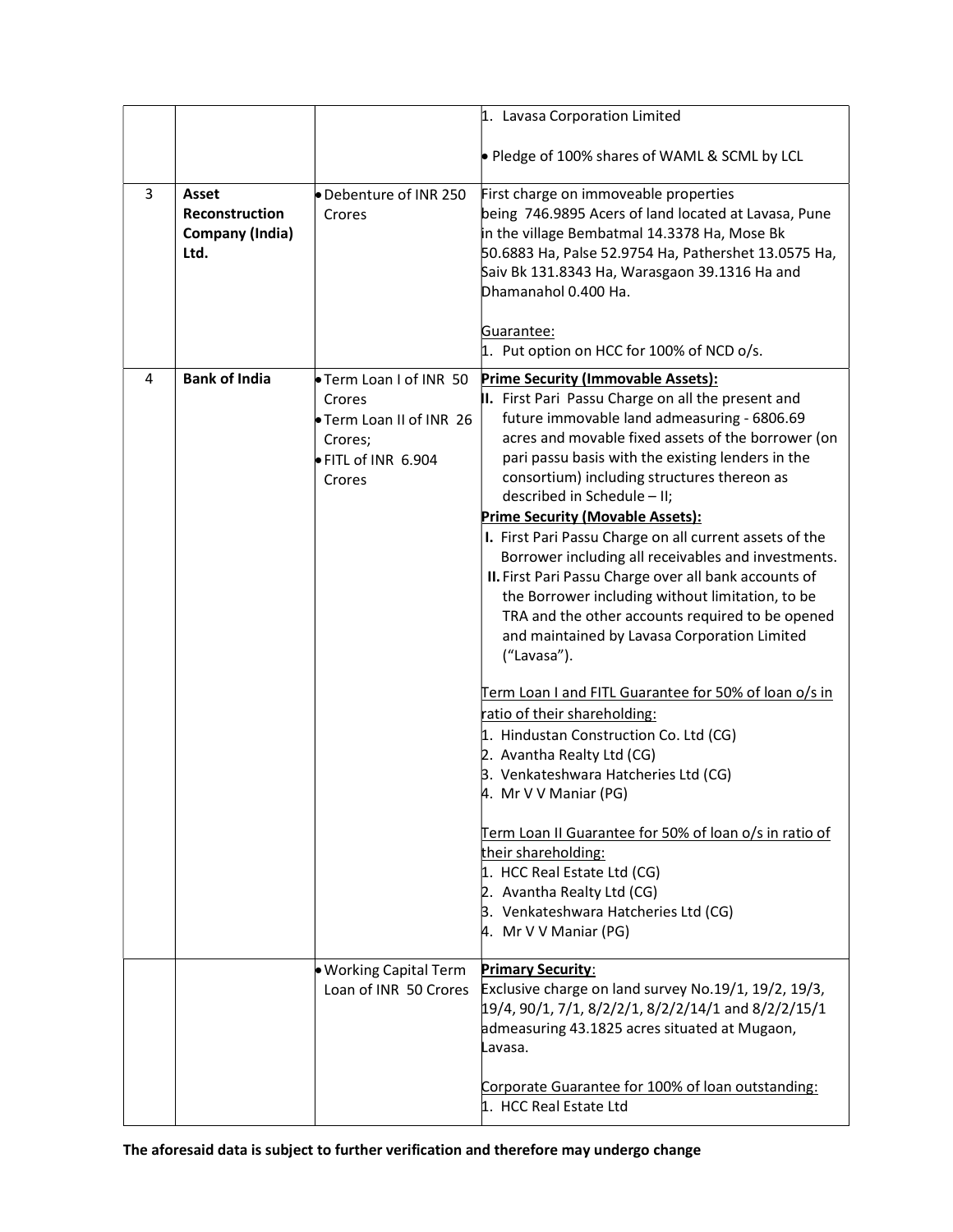|   |                                 | Corporate Loan of<br>INR 225 Crores                                            | Second Pari Passu charge on land mortgaged for the<br>term lenders, movable and immoveable fixed assets,<br>current assets and TRA account held with consortium<br>lead bank- union bank of India. (NOC is still pending)<br>Corporate Guarantee for 100% of loan outstanding:<br>1. HCC Real Estate Ltd                                                                                                                                                                                                                                                                                                                                                                                                                                                                                                                                                                                                                                                                                                                                                                                                                                                                |
|---|---------------------------------|--------------------------------------------------------------------------------|-------------------------------------------------------------------------------------------------------------------------------------------------------------------------------------------------------------------------------------------------------------------------------------------------------------------------------------------------------------------------------------------------------------------------------------------------------------------------------------------------------------------------------------------------------------------------------------------------------------------------------------------------------------------------------------------------------------------------------------------------------------------------------------------------------------------------------------------------------------------------------------------------------------------------------------------------------------------------------------------------------------------------------------------------------------------------------------------------------------------------------------------------------------------------|
| 5 | <b>Central Bank of</b><br>India | <b>• Term Loan-I of INR</b><br>200 Crores<br>Term Loan II of INR<br>106 Crores | Prime Security (Immovable Assets):<br>II. First Pari Passu Charge on all the present and<br>future immovable land admeasuring - 6806.69<br>acres and movable fixed assets of the borrower (on<br>pari passu basis with the existing lenders in the<br>consortium) including structures thereon as<br>described in Schedule - II;<br><b>Prime Security (Movable Assets):</b><br>I. First Pari Passu Charge on all current assets of the<br>Borrower including all receivables and investments.<br>II. First Pari Passu Charge over all bank accounts of<br>the Borrower including without limitation, to be<br>TRA and the other accounts required to be opened<br>and maintained by Lavasa Corporation Limited<br>("Lavasa").<br>Term Loan I - Guarantee for 50% of loan o/s in ratio of<br>their shareholding:<br>1. Hindustan Construction Co. Ltd (CG)<br>2. Avantha Realty Ltd (CG)<br>3. Venkateshwara Hatcheries Ltd (CG)<br>4. Mr V V Maniar (PG)<br>Term Loan II Guarantee for 50% of loan o/s in ratio of<br>their shareholding:<br>1. HCC Real Estate Ltd (CG)<br>2. Avantha Realty Ltd (CG)<br>3. Venkateshwara Hatcheries Ltd (CG)<br>4. Mr V V Maniar (PG) |
|   |                                 | . Overdraft facility of<br><b>INR 65 Crores</b>                                | <b>Exclusive Charge on land bearing survey</b><br>numbers 16, 23/1, 22/1/3, 24/1, 24/2 and 24/4<br>admeasuring about 56.17 Acres in aggregate located<br>at Village, Mugaon, Taluka Mulshi, District Pune,<br>Maharashtra.<br>Guarantee for 50% of loan o/s in ratio of their<br>shareholding:<br>1. HCC Real Estate Ltd (CG)<br>2. Avantha Realty Ltd (CG)<br>3. Venkateshwara Hatcheries Ltd (CG)<br>4. Mr V V Maniar (PG)                                                                                                                                                                                                                                                                                                                                                                                                                                                                                                                                                                                                                                                                                                                                            |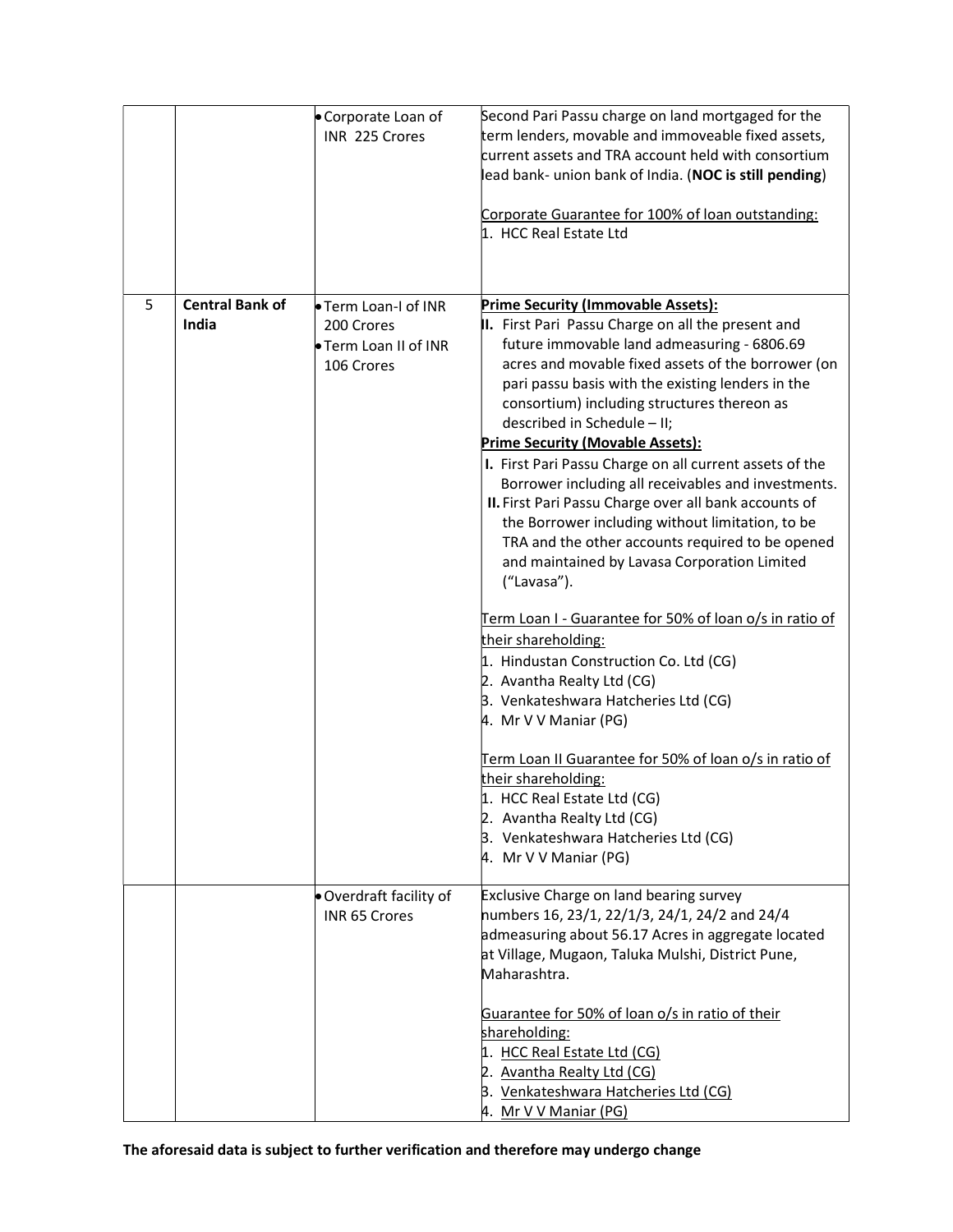| Corporate Guarantee<br>given by Lavasa<br><b>Corporation for Dasve</b><br><b>Retail Limited Credit</b><br>facility of INR 20<br>Crores | Charge on Premises admeasuring 58342.75 sq. feet<br>retail built up area at Portofino D and Retail Square B<br>in Village Dasve, Taluka Mulshi<br>Village Dasve, Taluka Mulshi as mentioned in<br>Schedule I of Indenture of Mortgage dated<br>29/6/2015.                                                                                                                                                                                                                                                                                                                                                                                                                                                                                                                                                                                                                                                                                                                                                                                                                                                                                                                                                                                                                   |
|----------------------------------------------------------------------------------------------------------------------------------------|-----------------------------------------------------------------------------------------------------------------------------------------------------------------------------------------------------------------------------------------------------------------------------------------------------------------------------------------------------------------------------------------------------------------------------------------------------------------------------------------------------------------------------------------------------------------------------------------------------------------------------------------------------------------------------------------------------------------------------------------------------------------------------------------------------------------------------------------------------------------------------------------------------------------------------------------------------------------------------------------------------------------------------------------------------------------------------------------------------------------------------------------------------------------------------------------------------------------------------------------------------------------------------|
| • Corporate Guarantee<br>given by Lavasa<br><b>Corporation for WAML</b><br>Credit facility of INR<br>454.55 Crores                     | <b>Prime Security:</b><br>First ranking pari passu charge by way of<br>Hypothecation over immovable and movable fixed<br>assets, book debts, operating cash flows (including<br>cash & cash equivalents), receivables,<br>commissions, investments and revenue of<br>whatsoever nature and whenever arising including<br>all bank accounts of the LCL. (however the charge is<br>imperfect in absence of NOCs form all lenders;<br>further the ROC filing was not done for the<br>document)<br>Second Subservient Charge by way of registered<br>mortgage on Land admeasuring 3363.5623 Hectors<br>for the Term Loan facility, situated at Village<br>Mugaon, Bohini, Admal, Dhamanohal, Padalghar,<br>Wadavali, Dasve, Bembatmal, Gadle, Koloshi,<br>Patharset, Sakhari, Ugavali and Bhode, Taluka<br>Mulshi, District Pune and at village Mose BK and<br>Saiv, Taluka Velha, District Pune as more<br>particularly set out in the schedule to the Indenture<br>of Mortgage dated 15th September 2016; (however<br>the charge is imperfect in absence of NOCs form all<br>lenders; further the ROC filing was not done for the<br>document)<br>Corporate Guarantee for 100% of loan o/s:<br>1. Lavasa Corporation Limited<br>• Pledge of 100% shares of WAML & SCML by LCL |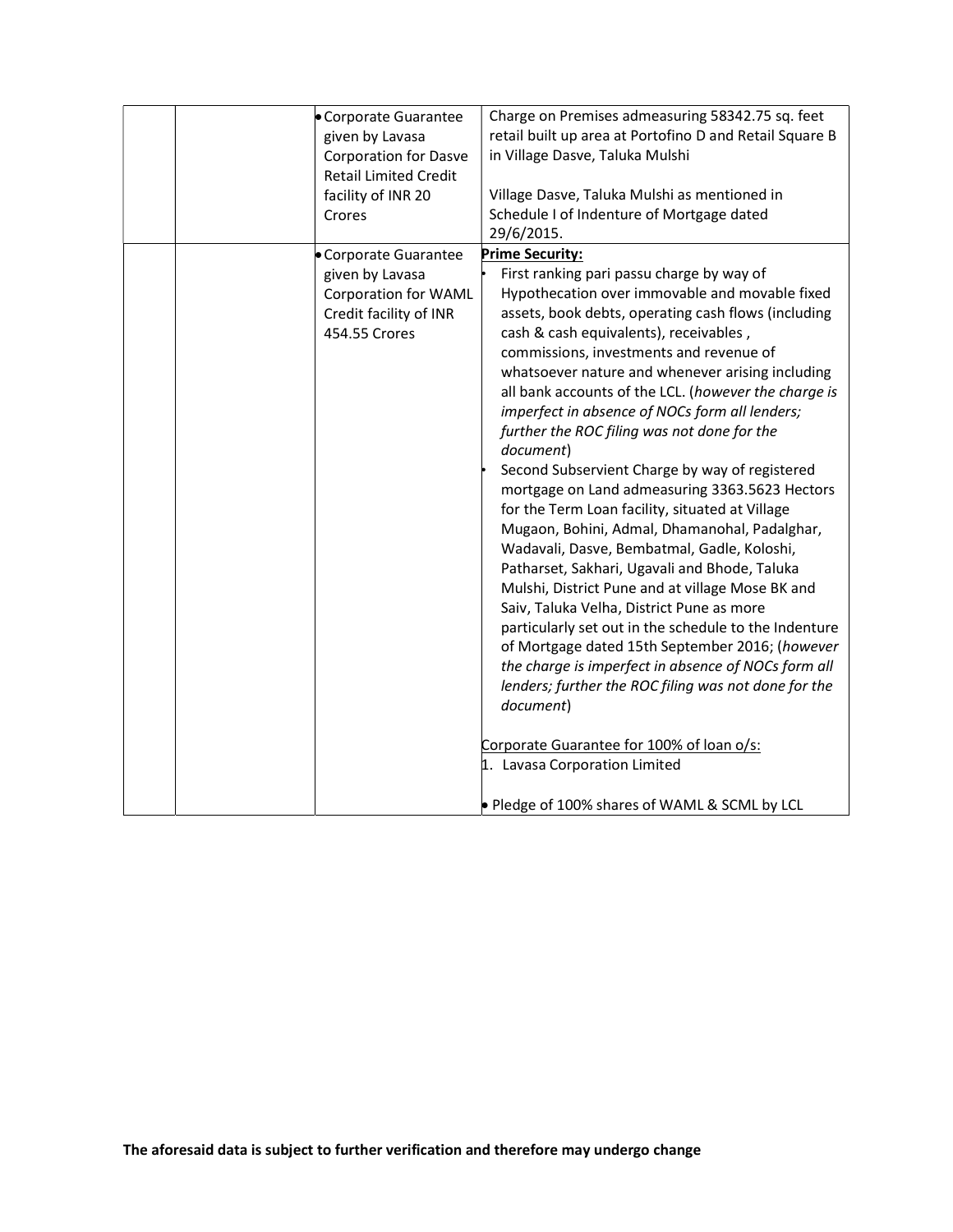| 6 | <b>Punjab National</b> | ● Term Loan-1 of INR 40        | <b>Prime Security (Immovable Assets):</b>                                                                                                                                                                                                                                           |
|---|------------------------|--------------------------------|-------------------------------------------------------------------------------------------------------------------------------------------------------------------------------------------------------------------------------------------------------------------------------------|
|   | <b>Bank</b> (which is  | Crores                         | I. First Pari Passu Charge on all the present and                                                                                                                                                                                                                                   |
|   | now amalgamated        | <b>• Term Loan-II of INR</b>   | future immovable land admeasuring - 6806.69                                                                                                                                                                                                                                         |
|   | with Punjab            | 160 Crores                     | acres and movable fixed assets of the borrower (on                                                                                                                                                                                                                                  |
|   | National Bank))        | • Term Loan III of             | pari passu basis with the existing lenders in the                                                                                                                                                                                                                                   |
|   |                        | INR 106.09 Crores              | consortium) including structures thereon as                                                                                                                                                                                                                                         |
|   |                        | $\bullet$ FITL 1 of INR 4.83   | described in Schedule - II;                                                                                                                                                                                                                                                         |
|   |                        | Crores                         | <b>Prime Security (Movable Assets):</b>                                                                                                                                                                                                                                             |
|   |                        | $\bullet$ FITL II of INR 13.74 | I. First Pari Passu Charge on all current assets of the                                                                                                                                                                                                                             |
|   |                        | Crores                         | Borrower including all receivables and investments.<br>II. First Pari Passu Charge over all bank accounts of<br>the Borrower including without limitation, to be<br>TRA and the other accounts required to be opened<br>and maintained by Lavasa Corporation Limited<br>("Lavasa"). |
|   |                        |                                | Term Loan I, II, FITL I & II - Guarantee for 50% of loan                                                                                                                                                                                                                            |
|   |                        |                                | o/s in ratio of their shareholding:                                                                                                                                                                                                                                                 |
|   |                        |                                | 1. Hindustan Construction Co. Ltd (CG)                                                                                                                                                                                                                                              |
|   |                        |                                | 2. Avantha Realty Ltd (CG)                                                                                                                                                                                                                                                          |
|   |                        |                                | 3. Venkateshwara Hatcheries Ltd (CG)                                                                                                                                                                                                                                                |
|   |                        |                                | 4. Mr V V Maniar (PG)                                                                                                                                                                                                                                                               |
|   |                        |                                |                                                                                                                                                                                                                                                                                     |
|   |                        |                                | Term Loan III - Guarantee for 50% of loan o/s in ratio                                                                                                                                                                                                                              |
|   |                        |                                | of their shareholding:                                                                                                                                                                                                                                                              |
|   |                        |                                | 1. HCC Real Estate Ltd (CG)                                                                                                                                                                                                                                                         |
|   |                        |                                | 2. Avantha Realty Ltd (CG)                                                                                                                                                                                                                                                          |
|   |                        |                                | 3. Venkateshwara Hatcheries Ltd (CG)                                                                                                                                                                                                                                                |
|   |                        |                                | 4. Mr V V Maniar (PG)                                                                                                                                                                                                                                                               |
|   |                        |                                |                                                                                                                                                                                                                                                                                     |
|   |                        | Crores                         | • Term Loan V of INR 60 Exclusive Charge on land bearing survey numbers 27,<br>28A, 34/1, 39/1, 43/1/A, 43/1/B, 43/1/C, 43/1/D and<br>51/1A admeasuring about 98.44 Acres in aggregate<br>located at Village, Mugaon, Taluka Mulshi, District<br>Pune, Maharashtra.                 |
|   |                        |                                | Guarantee for 100% of loan o/s in ratio of their<br>shareholding:<br>1. HCC Real Estate Ltd (CG)                                                                                                                                                                                    |
|   |                        |                                | Guarantee for 50% of loan o/s in ratio of their<br>shareholding:<br>1. Avantha Realty Ltd (CG)<br>2. Venkateshwara Hatcheries Ltd (CG)<br>3. Mr V V Maniar (PG)                                                                                                                     |
|   |                        |                                |                                                                                                                                                                                                                                                                                     |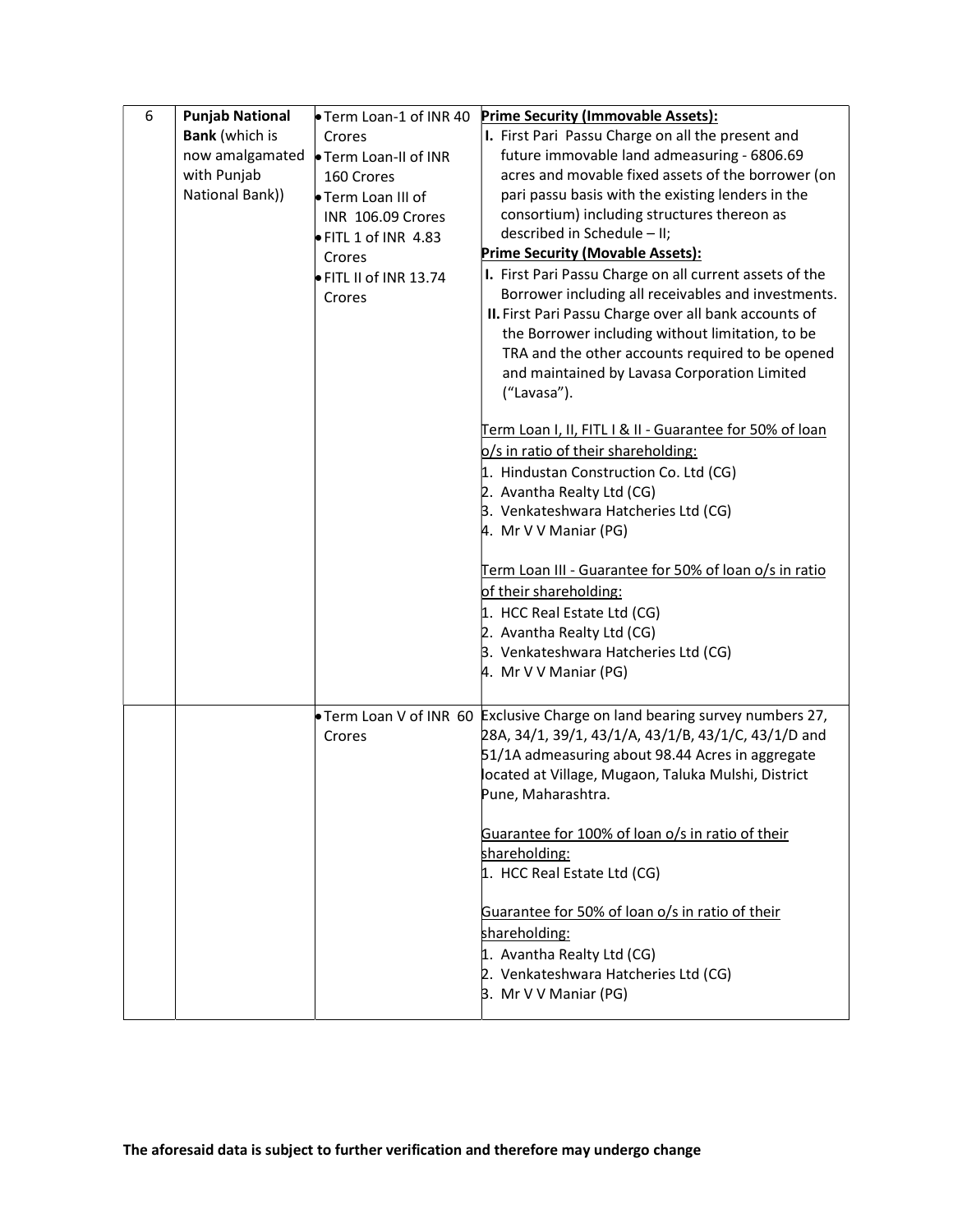| <b>Oriental Bank of</b> | Term Loan-1 of INR 20        | <b>Prime Security (Immovable Assets):</b>                                  |
|-------------------------|------------------------------|----------------------------------------------------------------------------|
| <b>Commerce</b>         | Crores;                      | I. First Pari Passu Charge on all the present and                          |
|                         | $\bullet$ FITL 1 of INR 2.46 | future immovable land admeasuring - 6806.69                                |
|                         | Crores                       | acres and movable fixed assets of the borrower (on                         |
|                         |                              | pari passu basis with the existing lenders in the                          |
|                         |                              | consortium) including structures thereon as                                |
|                         |                              | described in Schedule - II;                                                |
|                         |                              | Prime Security (Movable Assets):                                           |
|                         |                              | 1. First Pari Passu Charge on all current assets of the                    |
|                         |                              | Borrower including all receivables and                                     |
|                         |                              | investments.                                                               |
|                         |                              | 2. First Pari Passu Charge over all bank accounts of                       |
|                         |                              | the Borrower including without limitation, to be                           |
|                         |                              | TRA and the other accounts required to be                                  |
|                         |                              | opened and maintained by Lavasa Corporation                                |
|                         |                              | Limited ("Lavasa").                                                        |
|                         |                              |                                                                            |
|                         |                              | Guarantee for 50% of loan o/s in ratio of their                            |
|                         |                              | shareholding:                                                              |
|                         |                              | 1. Hindustan Construction Co. Ltd (CG)                                     |
|                         |                              | 2. Avantha Realty Ltd (CG)                                                 |
|                         |                              | 3. Venkateshwara Hatcheries Ltd (CG)                                       |
|                         |                              | 4. Mr V V Maniar (PG)                                                      |
|                         |                              | . OD Facility of INR 6.65 Exclusive Charge over 2.65 Ha of Land in Mugaon, |
|                         | Crores                       | Taluka Mulshi, District Pune, Maharashtra.                                 |
|                         |                              |                                                                            |
|                         |                              | Guarantee for 50% of loan o/s in ratio of their                            |
|                         |                              | shareholding:                                                              |
|                         |                              | 1. HCC Real Estate Ltd (CG)                                                |
|                         |                              | 2. Avantha Realty Ltd (CG)                                                 |
|                         |                              | 3. Venkateshwara Hatcheries Ltd (CG)                                       |
|                         |                              | 4. Mr V V Maniar (PG)                                                      |
|                         |                              |                                                                            |
|                         |                              |                                                                            |
|                         |                              |                                                                            |
|                         |                              |                                                                            |
|                         |                              |                                                                            |
|                         |                              |                                                                            |
|                         |                              |                                                                            |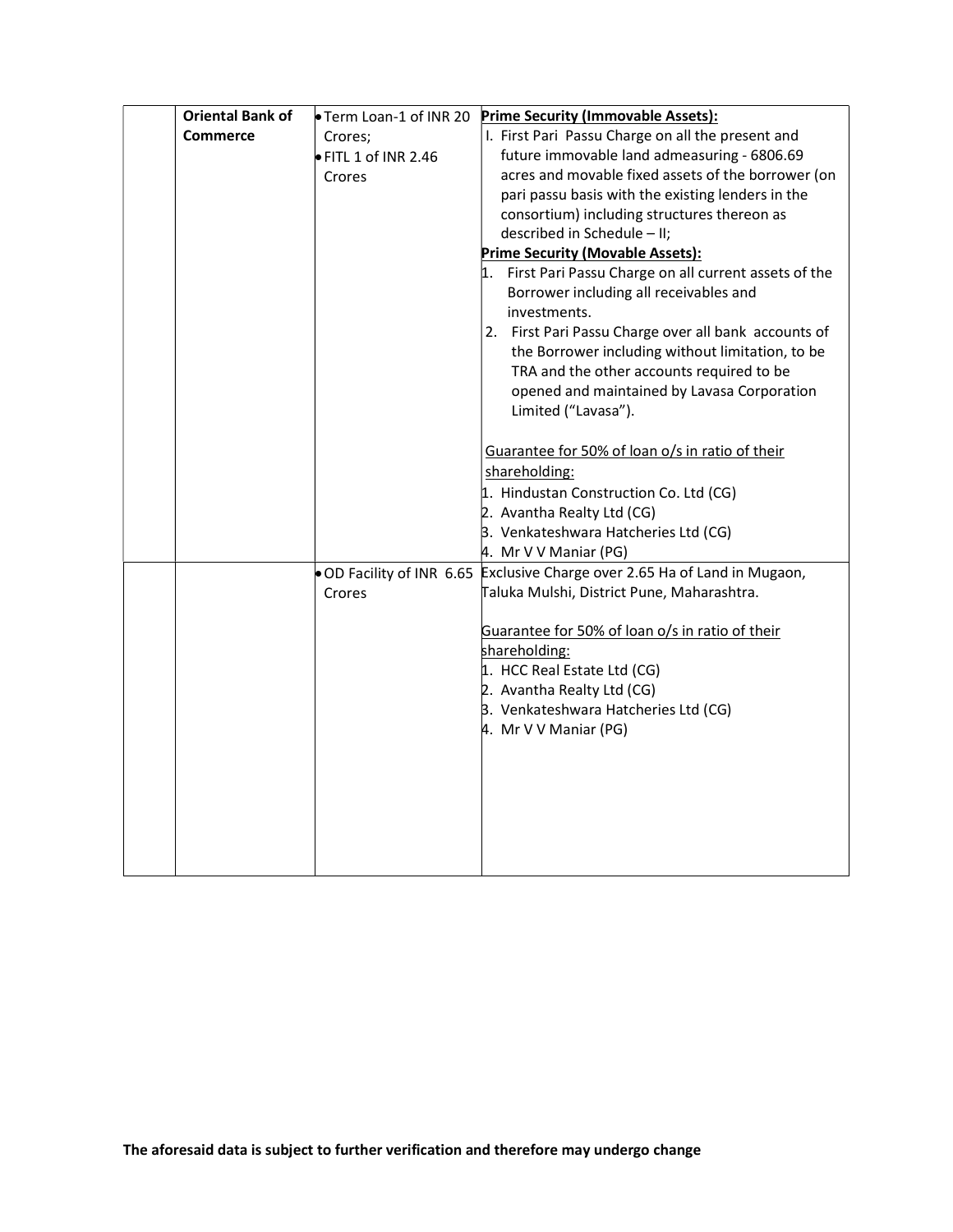| $\overline{7}$ | <b>Axis Bank</b> | Term Loan - IINR 50      | <b>Prime Security (Immovable Assets):</b>                                                         |
|----------------|------------------|--------------------------|---------------------------------------------------------------------------------------------------|
|                |                  | Crores                   | I. First Pari Passu Charge on all the present and                                                 |
|                |                  | • Term Loan – II INR 106 | future immovable land admeasuring - 6806.69                                                       |
|                |                  | Crores                   | acres and movable fixed assets of the borrower (on                                                |
|                |                  |                          | pari passu basis with the existing lenders in the                                                 |
|                |                  |                          | consortium) including structures thereon as                                                       |
|                |                  |                          | described in Schedule - II;                                                                       |
|                |                  |                          | <b>Prime Security (Movable Assets):</b>                                                           |
|                |                  |                          | I. First Pari Passu Charge on all current assets of the<br>Borrower including all receivables and |
|                |                  |                          | investments.                                                                                      |
|                |                  |                          | II. First Pari Passu Charge over all bank accounts of                                             |
|                |                  |                          | the Borrower including without limitation, to be                                                  |
|                |                  |                          | TRA and the other accounts required to be                                                         |
|                |                  |                          | opened and maintained by Lavasa Corporation                                                       |
|                |                  |                          | Limited ("Lavasa").                                                                               |
|                |                  |                          | FD's with Lien Marked against BG for INR                                                          |
|                |                  |                          | 3,46,42,056 (as on 11.09.2018)                                                                    |
|                |                  |                          | Term Loan I - Guarantee for 50% of loan o/s in ratio of                                           |
|                |                  |                          | their shareholding:                                                                               |
|                |                  |                          | 1. Hindustan Construction Co. Ltd (CG)                                                            |
|                |                  |                          | 2. Avantha Realty Ltd (CG)                                                                        |
|                |                  |                          | 3. Venkateshwara Hatcheries Ltd (CG)                                                              |
|                |                  |                          | 4. Mr V V Maniar (PG)                                                                             |
|                |                  |                          | Term Loan II - Guarantee for 50% of loan o/s in ratio of                                          |
|                |                  |                          | their shareholding:                                                                               |
|                |                  |                          | 1. HCC Real Estate Ltd (CG)                                                                       |
|                |                  |                          | 2. Avantha Realty Ltd (CG)                                                                        |
|                |                  |                          | 3. Venkateshwara Hatcheries Ltd (CG)                                                              |
|                |                  |                          | 4. Mr V V Maniar (PG)                                                                             |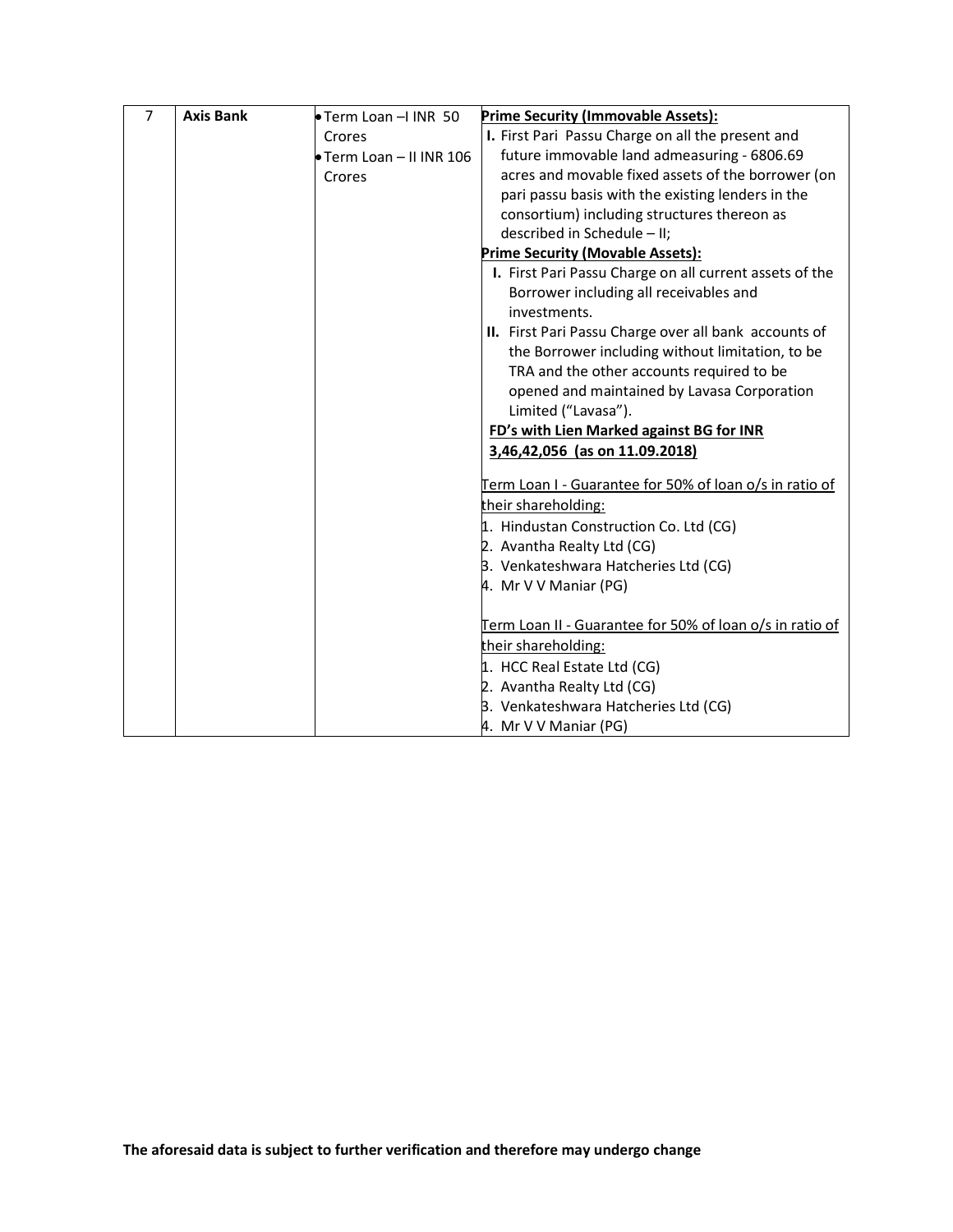| Overdraft Facility 150                                                                                                                                        | Primary Security:                                                                                                                                                                                                                                                                                                                                                                                                                                                                                                                                                                                                                                                                                                                                                                                                                                                                                                                                                                                                                                                                                                                                                                                                                                                                                                |
|---------------------------------------------------------------------------------------------------------------------------------------------------------------|------------------------------------------------------------------------------------------------------------------------------------------------------------------------------------------------------------------------------------------------------------------------------------------------------------------------------------------------------------------------------------------------------------------------------------------------------------------------------------------------------------------------------------------------------------------------------------------------------------------------------------------------------------------------------------------------------------------------------------------------------------------------------------------------------------------------------------------------------------------------------------------------------------------------------------------------------------------------------------------------------------------------------------------------------------------------------------------------------------------------------------------------------------------------------------------------------------------------------------------------------------------------------------------------------------------|
| Crores                                                                                                                                                        | All those pieces and parcels of land situated being<br>and lying at village Dhamanohol, Mugaon, Bhoini in<br>the registration District Pune admeasuring 259.6622<br>Ha bearing survey Nos. as set out in Schedule I of<br>the Deed of Additional Security dated 30th<br>September, 2014;<br>All those pieces and parcels of land situated being<br>and lying at village Admal in the registration District<br>Pune admeasuring 49.025 hectors bearing survey<br>Nos. as set out in Schedule II of the Deed of<br>Additional Security dated 30th September, 2014; of<br>which 31.08 Ha of land in village Admal was<br>released by Bank and Substituted with 22.8584 Ha<br>of Land in village Mugaon as set out in Schedule III<br>of the Deed of Substitution dated 30th December,<br>2014<br>All those pieces and parcels of land situated being<br>and lying at village Dhamanohol and Mugaon in the<br>registration District Pune admeasuring 28.5261 Ha<br>and 6.0730 Ha respectively totalling to 34.5991 Ha<br>bearing survey Nos. as set out in Schedule II of the<br>Second Deed of Additional Security dated 31st<br>October, 2014;<br>Guarantee for 100% of loan o/s:<br>1. HCC Real Estate Ltd (CG)<br>Guarantee for 50% of loan o/s in ratio of their<br>shareholding:<br>1. Avantha Realty Ltd (CG) |
|                                                                                                                                                               | 2. Venkateshwara Hatcheries Ltd (CG)<br>B. Mr V V Maniar (PG)                                                                                                                                                                                                                                                                                                                                                                                                                                                                                                                                                                                                                                                                                                                                                                                                                                                                                                                                                                                                                                                                                                                                                                                                                                                    |
| ●BG Outstanding INR<br>2.98 Crores<br>(earmarked from TL I)                                                                                                   |                                                                                                                                                                                                                                                                                                                                                                                                                                                                                                                                                                                                                                                                                                                                                                                                                                                                                                                                                                                                                                                                                                                                                                                                                                                                                                                  |
| Term Loan of INR 5<br>crores in Lavasa Hotel<br>Limited                                                                                                       | Exclusive first charge on all that piece and parcel of<br>the property being land totally admeasuring 4.085 Ha<br>in Survey No. 22/3, 24/4 and 48/6 situated in Village<br>Sakhari, Taluka Mulshi, District Pune and in the Sub<br>Registration Office at Mulshi                                                                                                                                                                                                                                                                                                                                                                                                                                                                                                                                                                                                                                                                                                                                                                                                                                                                                                                                                                                                                                                 |
| ●BG Facilities of INR<br>1.58 Crores in Spotless<br><b>Laundry Services</b><br>Limited (SLSL) with<br>Corporate Guarantee<br>by Lavasa Corporation<br>Limited | Exclusive charge on piece and Parcel of land measuring<br>1.7 acres on Survey 28, Hissa No1 in Village Bhoini<br>Taluka Mulshi, Pune. BG facility backed by LCL CG and<br>mortgage of Project land (on which laundry is<br>developed) by LCL with SLSL as confirming party. (Land<br>leased by LCL to SLSL for a period of 999 years.)                                                                                                                                                                                                                                                                                                                                                                                                                                                                                                                                                                                                                                                                                                                                                                                                                                                                                                                                                                           |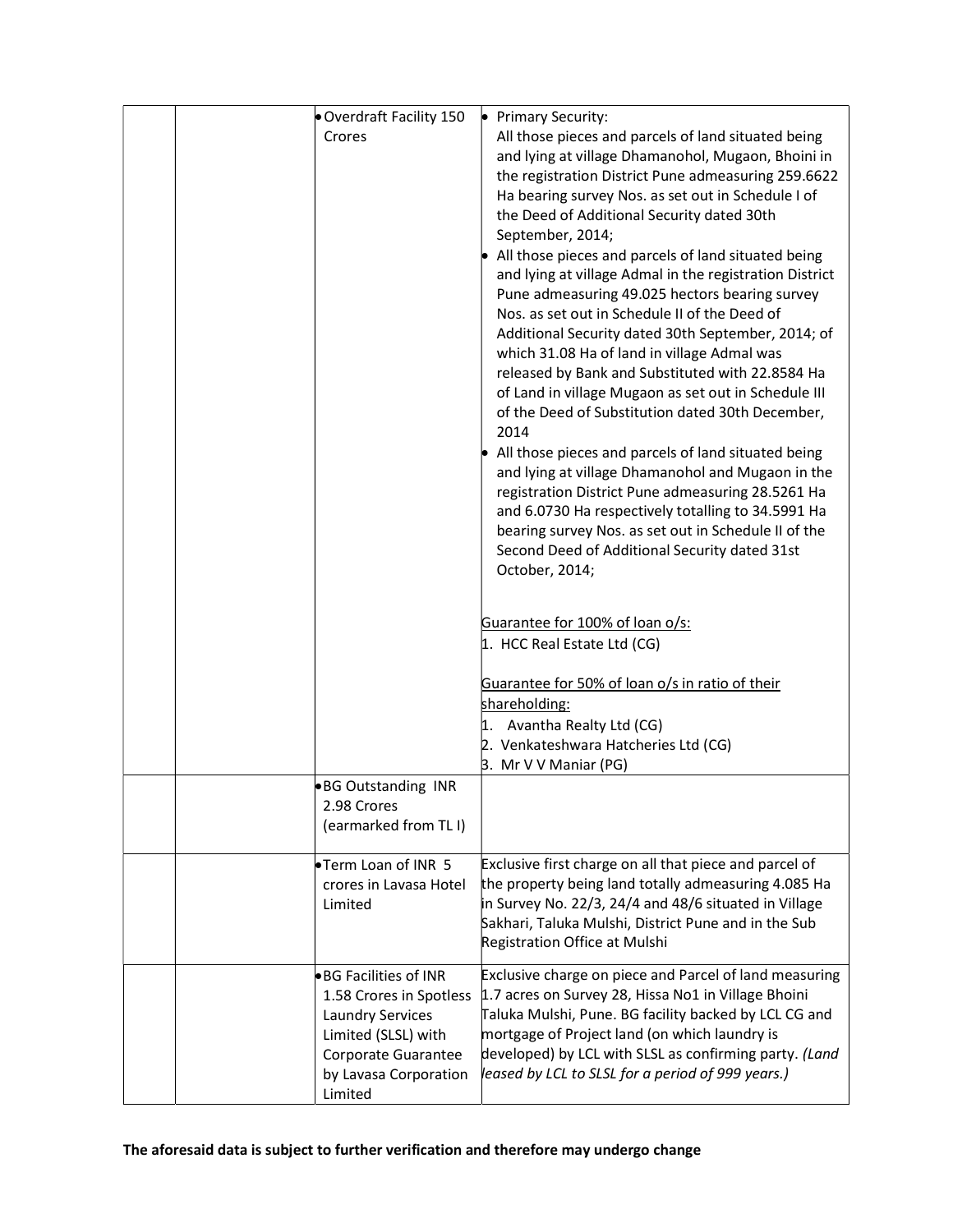|   |                           | $\bullet$ NCD of INR 36.61<br>Crores in Hindustan<br>Construction Co. Ltd.                                                                                                          | Exclusive first charge on all that piece and parcel of<br>the property being land totally admeasuring 93.7909<br>Ha situated in Village Admal (28.0768 Ha), Village<br>Bhode (3 Ha), Village Gadle (29.143 Ha), Village<br>Padalghar (24.2041 Ha) and Village Ugavali (9.367 Ha),<br>Taluka Mulshi, District Pune and in the Sub                                                                                                                                                                                                                                                                                                                                                                                                                                                                                                                                                                                                                                                                 |  |
|---|---------------------------|-------------------------------------------------------------------------------------------------------------------------------------------------------------------------------------|--------------------------------------------------------------------------------------------------------------------------------------------------------------------------------------------------------------------------------------------------------------------------------------------------------------------------------------------------------------------------------------------------------------------------------------------------------------------------------------------------------------------------------------------------------------------------------------------------------------------------------------------------------------------------------------------------------------------------------------------------------------------------------------------------------------------------------------------------------------------------------------------------------------------------------------------------------------------------------------------------|--|
|   |                           |                                                                                                                                                                                     | Registration Office at Mulshi                                                                                                                                                                                                                                                                                                                                                                                                                                                                                                                                                                                                                                                                                                                                                                                                                                                                                                                                                                    |  |
|   |                           | OCD of INR 32.39<br>crores in Hindustan<br>Construction Co. Ltd<br>Corporate Guarantee<br>given by Lavasa<br><b>Corporation for WAML</b><br>Credit facility of INR<br>454.55 Crores | <b>Prime Security:</b><br>First ranking pari passu charge by way of<br>Hypothecation over immovable and movable fixed<br>assets, book debts, operating cash flows (including<br>cash & cash equivalents), receivables,                                                                                                                                                                                                                                                                                                                                                                                                                                                                                                                                                                                                                                                                                                                                                                           |  |
|   |                           |                                                                                                                                                                                     | commissions, investments and revenue of<br>whatsoever nature and whenever arising including<br>all bank accounts of the LCL. (however the charge is<br>imperfect in absence of NOCs form all lenders;<br>further the ROC filing was not done for the<br>document)<br>Second Subservient Charge by way of registered<br>mortgage on Land admeasuring 3363.5623 Hectors<br>for the Term Loan facility, situated at Village<br>Mugaon, Bohini, Admal, Dhamanohal, Padalghar,<br>Wadavali, Dasve, Bembatmal, Gadle, Koloshi,<br>Patharset, Sakhari, Ugavali and Bhode, Taluka<br>Mulshi, District Pune and at village Mose BK and<br>Saiv, Taluka Velha, District Pune as more<br>particularly set out in the schedule to the Indenture<br>of Mortgage dated 15th September 2016; (however<br>the charge is imperfect in absence of NOCs form all<br>lenders; further the ROC filing was not done for the<br>document)<br>Corporate Guarantee for 100% of loan o/s:<br>1. Lavasa Corporation Limited |  |
|   |                           |                                                                                                                                                                                     |                                                                                                                                                                                                                                                                                                                                                                                                                                                                                                                                                                                                                                                                                                                                                                                                                                                                                                                                                                                                  |  |
|   |                           |                                                                                                                                                                                     | • Pledge of 100% shares of WAML & SCML by LCL                                                                                                                                                                                                                                                                                                                                                                                                                                                                                                                                                                                                                                                                                                                                                                                                                                                                                                                                                    |  |
| 8 | <b>Assets Care and</b>    | Term Loan-I of INR 30                                                                                                                                                               | Exclusive Charge on land bearing survey numbers 53/2                                                                                                                                                                                                                                                                                                                                                                                                                                                                                                                                                                                                                                                                                                                                                                                                                                                                                                                                             |  |
|   | Reconstruction            | Crores                                                                                                                                                                              | & 53/3 admeasuring about 26.45 Acres in aggregate                                                                                                                                                                                                                                                                                                                                                                                                                                                                                                                                                                                                                                                                                                                                                                                                                                                                                                                                                |  |
|   | <b>Enterprise Limited</b> | • Term Loan-II of INR                                                                                                                                                               | located at Billage, Mugaon, Taluka Mulshi, District                                                                                                                                                                                                                                                                                                                                                                                                                                                                                                                                                                                                                                                                                                                                                                                                                                                                                                                                              |  |
|   |                           | 100 Crores                                                                                                                                                                          | Pune, Maharashtra.                                                                                                                                                                                                                                                                                                                                                                                                                                                                                                                                                                                                                                                                                                                                                                                                                                                                                                                                                                               |  |
|   |                           |                                                                                                                                                                                     | Guarantee for 100% of loan o/s in ratio of their<br>shareholding:<br>1. Hindustan Construction Company Limited<br>2. HCC Real Estate Limited                                                                                                                                                                                                                                                                                                                                                                                                                                                                                                                                                                                                                                                                                                                                                                                                                                                     |  |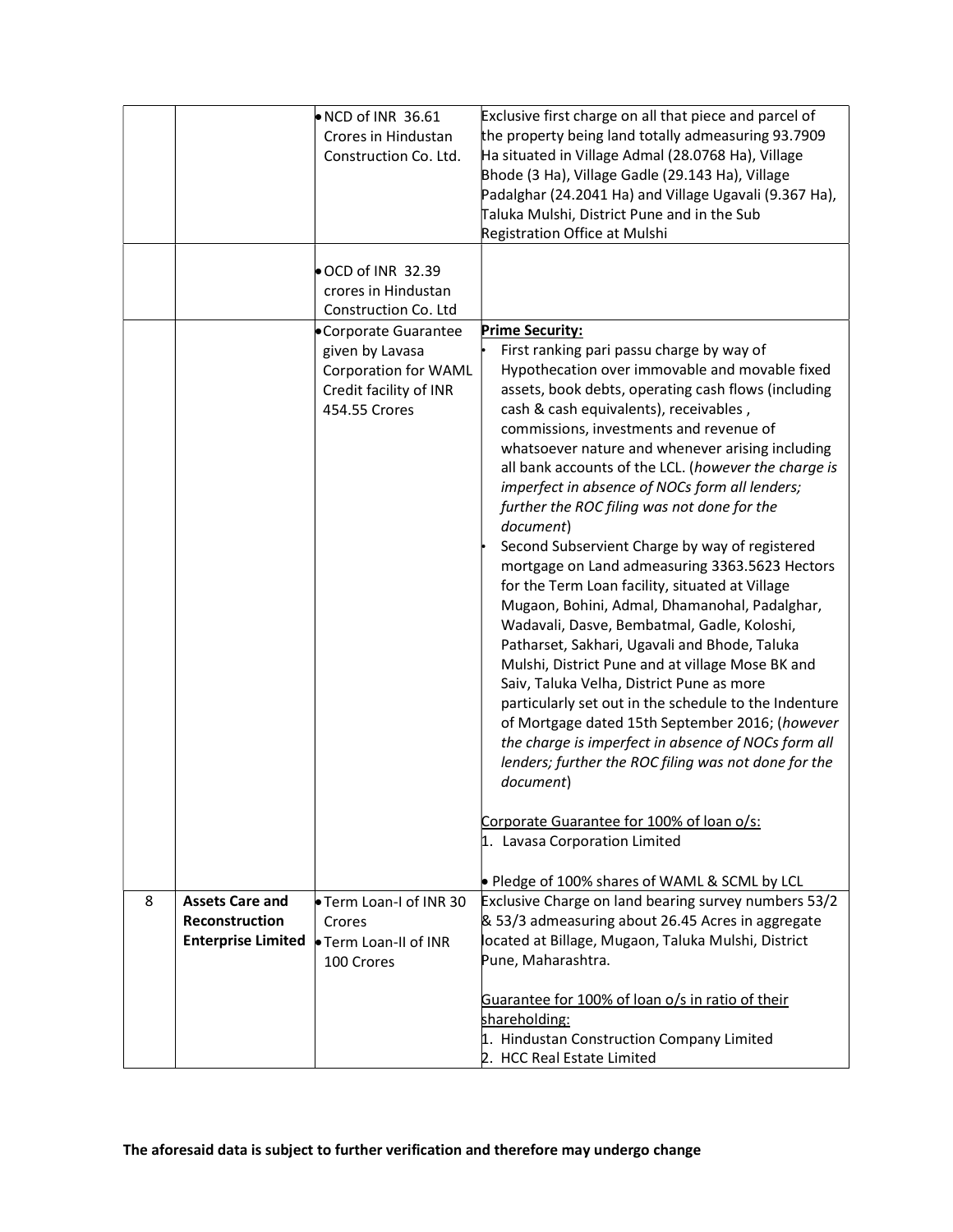|    |                                                                                                                | INR 25 crores in HCC<br>Real Estate Limited<br>(J&K)<br>Debenture of INR 100<br>crores (J&K)                                                        | All that piece ad parcel of land admeasuring about<br>18.987 Ha. viz. 46.90 Acres 189804 sq.mtrs situated<br>lying and being in the village Wadawali, Sakhari, and<br>Dhamanhole in taluka Mulshi District Pune<br>All that piece and parcel of land bearing survey no. 100<br>Hissa No. 1 admeasuring 0.40 Ha or 1 acre or<br>thereabout in the registration district of village<br>Dhamanohol, Taluka taluka Mulshi District Pune,<br>Maharashtra.<br>Guarantee:<br>. Put option on HCC for 100% of NCD o/s.                                                                                                                                                                                                                                                                                                                                                                                                                                   |
|----|----------------------------------------------------------------------------------------------------------------|-----------------------------------------------------------------------------------------------------------------------------------------------------|--------------------------------------------------------------------------------------------------------------------------------------------------------------------------------------------------------------------------------------------------------------------------------------------------------------------------------------------------------------------------------------------------------------------------------------------------------------------------------------------------------------------------------------------------------------------------------------------------------------------------------------------------------------------------------------------------------------------------------------------------------------------------------------------------------------------------------------------------------------------------------------------------------------------------------------------------|
| 9  | <b>Indian Bank</b><br>(erstwhile<br>Allahabad Bank,<br>which is now<br>amalgamated into<br><b>Indian Bank)</b> | Term Loan of INR 296<br>Crores sanctioned to<br>Warasgaon Asset<br>Maintenance Ltd. with<br>Corporate Guarantee<br>by Lavasa Corporation<br>Limited | Corporate Guarantee for 100% of loan o/s:<br>1. Lavasa Corporation Limited<br>▶ Pledge of 100% shares of WAML & SCML by LCL.                                                                                                                                                                                                                                                                                                                                                                                                                                                                                                                                                                                                                                                                                                                                                                                                                     |
| 10 | <b>State Bank of</b><br>India                                                                                  | • Term Loan Facility for<br>INR 100 Crores<br>(Restructured Term<br>Loan 90 Crores and<br>FITL of INR 18.13 in<br>2012)                             | <b>Prime Security (Immovable Assets):</b><br>I. First Pari Passu Charge on all the present and<br>future immovable land admeasuring - 6806.69<br>acres and movable fixed assets of the borrower (on<br>pari passu basis with the existing lenders in the<br>consortium) including structures thereon as<br>described in Schedule - II;<br><b>Prime Security (Movable Assets):</b><br>I. First Pari Passu Charge on all current assets of the<br>Borrower including all receivables and investments.<br>II. First Pari Passu Charge over all bank accounts of<br>the Borrower including without limitation, to be<br>TRA and the other accounts required to be opened<br>and maintained by Lavasa Corporation Limited<br>("Lavasa").<br>Guarantee for 50% of loan o/s in ratio of their<br>shareholding:<br>1. Hindustan Construction Co. Ltd (CG)<br>2. Avantha Realty Ltd (CG)<br>3. Venkateshwara Hatcheries Ltd (CG)<br>4. Mr V V Maniar (PG) |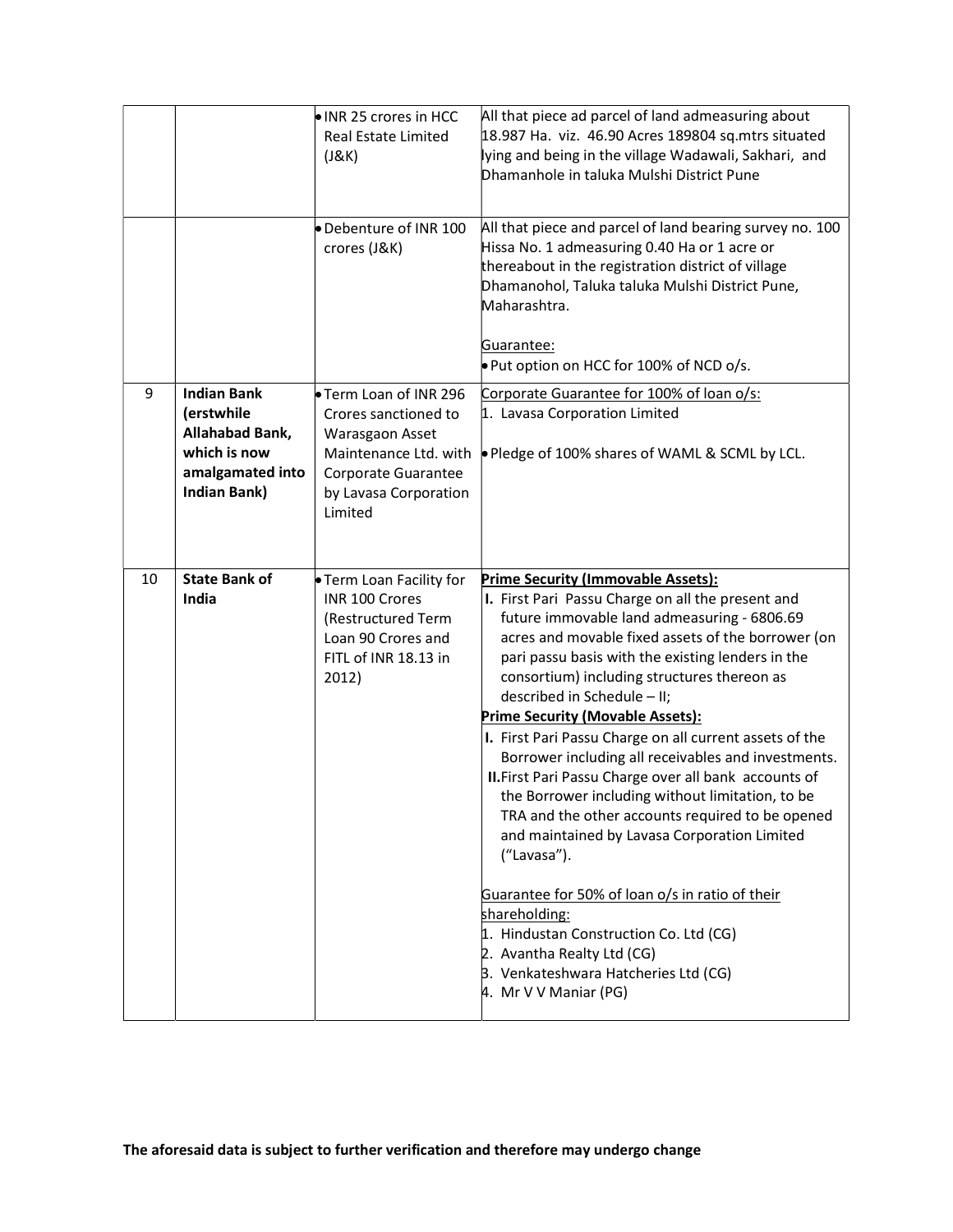|    |                        |                        | •Corporate Loan INR 44 Exclusive Charge on land bearing survey numbers 52  |
|----|------------------------|------------------------|----------------------------------------------------------------------------|
|    |                        | Crores                 | admeasuring 46.4353 Acres in aggregate located at                          |
|    |                        |                        | Village, Mugaon, Taluka Mulshi, District Pune,                             |
|    |                        |                        | Maharashtra. More particularly described in First                          |
|    |                        |                        | Schedule of Indenture of Mortgage dated 30                                 |
|    |                        |                        | December 14                                                                |
|    |                        |                        |                                                                            |
|    |                        |                        | Guarantee for 100% of loan o/s:                                            |
|    |                        |                        | 1. HCC Real Estate Ltd (CG)                                                |
| 11 | <b>SSG Investment</b>  | ● Debenture of INR 102 | <b>Prime Security (Immovable Assets):</b>                                  |
|    | <b>Holding India I</b> | Crores                 | I. First Pari Passu Charge on all the present and                          |
|    | Limited                |                        | future immovable land admeasuring - 6806.69                                |
|    |                        |                        | acres and movable fixed assets of the borrower (on                         |
|    |                        |                        | pari passu basis with the existing lenders in the                          |
|    |                        |                        | consortium) including structures thereon as<br>described in Schedule - II; |
|    |                        |                        | <b>Prime Security (Movable Assets):</b>                                    |
|    |                        |                        | First Pari Passu Charge on all current assets of the<br>ı.                 |
|    |                        |                        | Borrower including all receivables and                                     |
|    |                        |                        | investments.                                                               |
|    |                        |                        | II. First Pari Passu Charge over all bank accounts of                      |
|    |                        |                        | the Borrower including without limitation, to be                           |
|    |                        |                        | TRA and the other accounts required to be                                  |
|    |                        |                        | opened and maintained by Lavasa Corporation                                |
|    |                        |                        | Limited ("Lavasa").                                                        |
|    |                        |                        |                                                                            |
|    |                        |                        | Guarantee for 50% of loan o/s in ratio of their                            |
|    |                        |                        | shareholding:                                                              |
|    |                        |                        | 1. HCC Real Estate Ltd (CG)                                                |
|    |                        |                        | 2. Avantha Realty Ltd CG)                                                  |
|    |                        |                        | 3. Venkateshwara Hatcheries Ltd (CG)                                       |
|    |                        |                        | 4. Mr V V Maniar (PG)                                                      |
|    |                        |                        |                                                                            |
| 12 | <b>Edelweiss Asset</b> | Term Loan of INR 94    | All that piece and parcel of land admeasuring 25073.6                      |
|    | Reconstruction         | Crores                 | Sq. Mts. or thereabout being Lot No.202 situated on                        |
|    | Company Ltd.           |                        | Thicket Street, Survey No.113, Hissa No.1, Survey                          |
|    |                        |                        | No.103, Hissa No.1, of Village Dasve, Taluka Mulshi,                       |
|    |                        |                        | District Pune, Maharashtra and the said twenty two                         |
|    |                        |                        | buildings admeasuring not more than 1,60,000 Sq. Ft.                       |
|    |                        |                        | Build up area equivalent to 14869.88 Sq. Mtrs. Or                          |
|    |                        |                        | thereabout to be constructed on the said                                   |
|    |                        |                        | land.(Assignee of Assignor lender - Land is leased by                      |
|    |                        |                        | LCL to Reasonable Housing Limited for a period of 999                      |
|    |                        |                        | years)                                                                     |
|    |                        |                        |                                                                            |
|    |                        |                        |                                                                            |
|    |                        |                        | Guarantee for 100% of loan o/s in ratio of their                           |
|    |                        |                        | shareholding:                                                              |
|    |                        |                        | 1. Reasonable Housing Limited (CG)                                         |
|    |                        |                        | 2. HCC Real Estate Limited (CG)                                            |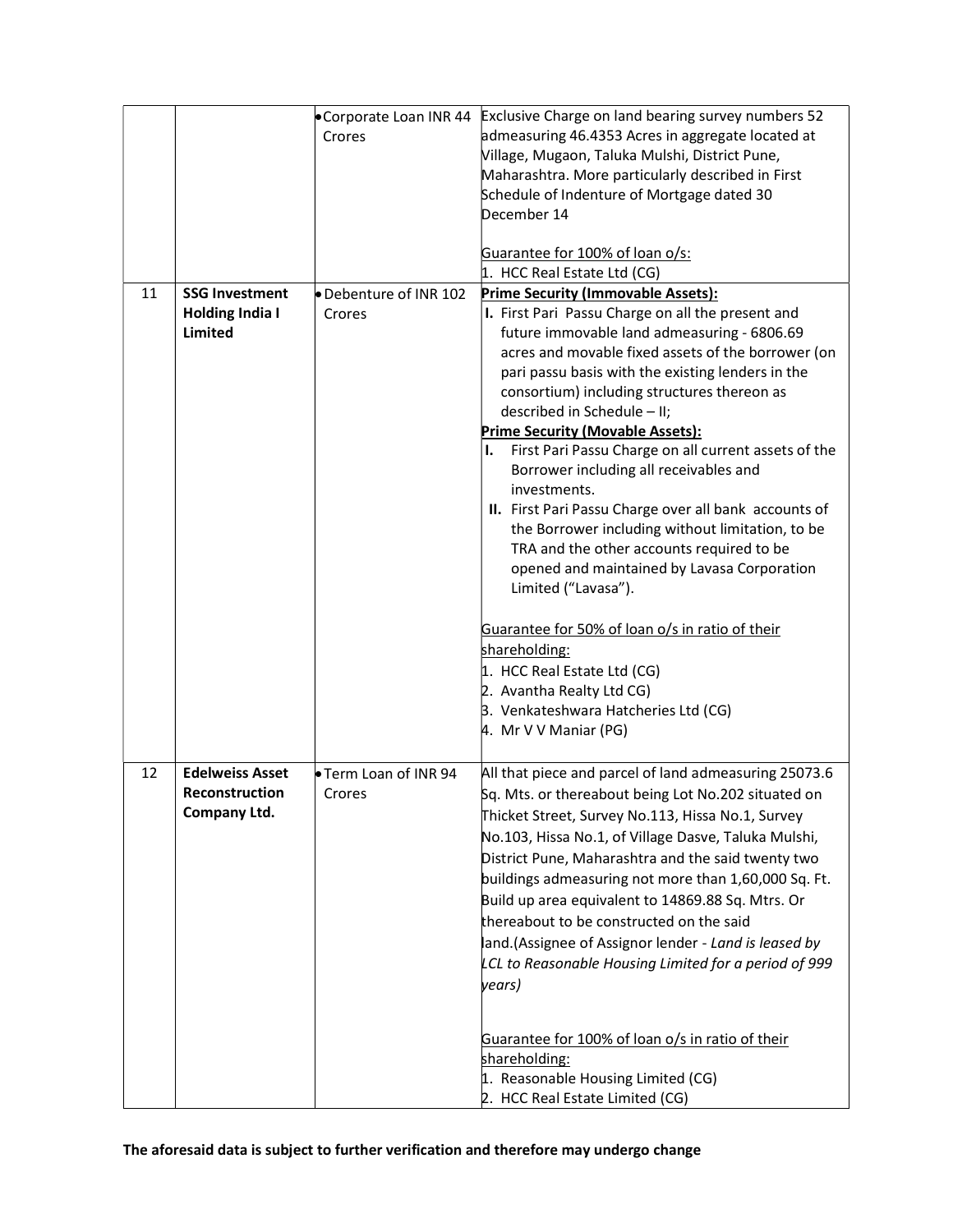| <b>• Facilities of INR 144</b> | <b>Prime Security:</b>                                |
|--------------------------------|-------------------------------------------------------|
| Crores sanctioned to           | First ranking pari passu charge by way of             |
| Warasgaon Asset                | Hypothecation over immovable and movable fixed        |
| Maintenance Ltd. with          | assets, book debts, operating cash flows (including   |
| Corporate Guarantee            | cash & cash equivalents), receivables,                |
| by Lavasa Corporation          | commissions, investments and revenue of               |
| Limited                        | whatsoever nature and whenever arising including      |
|                                | all bank accounts of the LCL. (however the charge is  |
|                                | imperfect in absence of NOCs form all lenders;        |
|                                | further the ROC filing was not done for the           |
|                                | document)                                             |
|                                | Second Subservient Charge by way of registered        |
|                                | mortgage on Land admeasuring 3363.5623 Hectors        |
|                                | for the Term Loan facility, situated at Village       |
|                                | Mugaon, Bohini, Admal, Dhamanohal, Padalghar,         |
|                                | Wadavali, Dasve, Bembatmal, Gadle, Koloshi,           |
|                                | Patharset, Sakhari, Ugavali and Bhode, Taluka         |
|                                | Mulshi, District Pune and at village Mose BK and      |
|                                | Saiv, Taluka Velha, District Pune as more             |
|                                | particularly set out in the schedule to the Indenture |
|                                | of Mortgage dated 15th September 2016; (however       |
|                                | the charge is imperfect in absence of NOCs form all   |
|                                | lenders; further the ROC filing was not done for the  |
|                                | document)                                             |
|                                |                                                       |
|                                | Corporate Guarantee for 100% of loan o/s:             |
|                                | 1. Lavasa Corporation Limited                         |
|                                |                                                       |
|                                | • Pledge of 100% shares of WAML & SCML by LC          |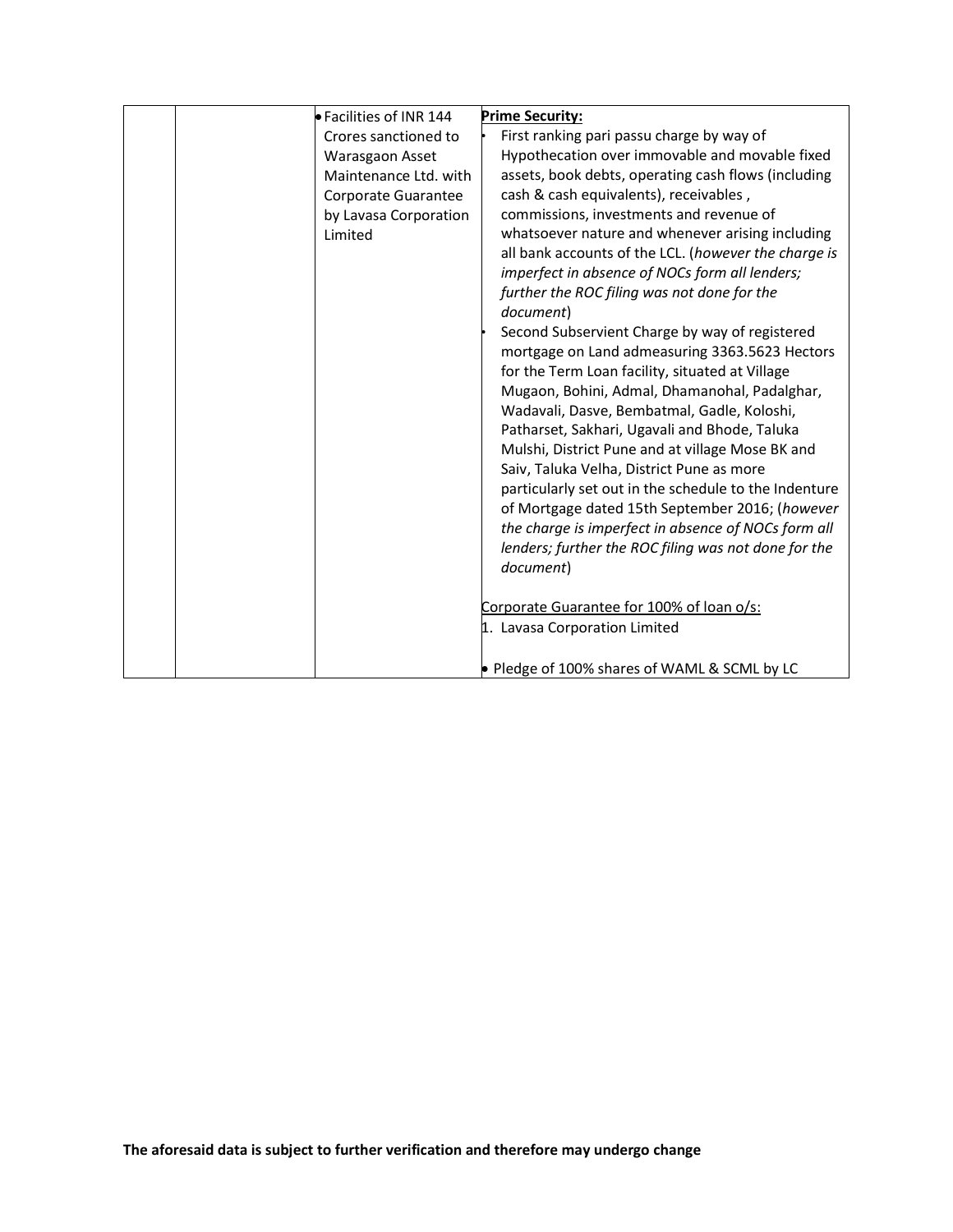| 13 | <b>Bank of Baroda</b>   | ● Term Loan of INR    | <b>Prime Security (Immovable Assets):</b>                |
|----|-------------------------|-----------------------|----------------------------------------------------------|
|    |                         | 31.62 Crores          | I. First Pari Passu Charge on all the present and        |
|    |                         | ● FITL of INR 6.08    | future immovable land admeasuring - 6806.69              |
|    |                         | Crores;               | acres and movable fixed assets of the borrower (on       |
|    |                         | Term Loan of INR      | pari passu basis with the existing lenders in the        |
|    |                         | 26.50 Crores          | consortium) including structures thereon as              |
|    |                         |                       | described in Schedule - II;                              |
|    |                         |                       | <b>Prime Security (Movable Assets):</b>                  |
|    |                         |                       | I. First Pari Passu Charge on all current assets of the  |
|    |                         |                       | Borrower including all receivables and                   |
|    |                         |                       | investments.                                             |
|    |                         |                       | II. First Pari Passu Charge over all bank accounts of    |
|    |                         |                       | the Borrower including without limitation, to be         |
|    |                         |                       | TRA and the other accounts required to be                |
|    |                         |                       | opened and maintained by Lavasa Corporation              |
|    |                         |                       | Limited ("Lavasa").                                      |
|    |                         |                       | Term Loan I & FITL - Guarantee for 50% of loan o/s in    |
|    |                         |                       | ratio of their shareholding:                             |
|    |                         |                       | 1. Hindustan Construction Co. Ltd (CG)                   |
|    |                         |                       | 2. Avantha Realty Ltd (CG)                               |
|    |                         |                       | 3. Venkateshwara Hatcheries Ltd (CG)                     |
|    |                         |                       | 4. Mr V V Maniar (PG)                                    |
|    |                         |                       |                                                          |
|    |                         |                       | Term Loan II - Guarantee for 50% of loan o/s in ratio of |
|    |                         |                       | their shareholding:                                      |
|    |                         |                       | 1. HCC Real Estate Ltd (CG)                              |
|    |                         |                       | 2. Avantha Realty Ltd (CG)                               |
|    |                         |                       | 3. Venkateshwara Hatcheries Ltd (CG)                     |
|    |                         |                       | 4. Mr V V Maniar (PG)                                    |
|    |                         | CAP Loan of INR 15    | • All that piece and parcel of land admeasuring area     |
|    |                         | Crore                 | 6.044 Hector bearing Survey No.22/1/3, 25, 45/2,         |
|    |                         |                       | laying and being situated at revenue village Mugaon,     |
|    |                         |                       | Taluka Mulshi, District Pune.                            |
|    |                         |                       | • All that piece and parcel of land admeasuring area     |
|    |                         |                       | 0.80 Hector (out of land admeasuring 2H 45R)             |
|    |                         |                       | bearing Survey No.43/2, laying and being situated at     |
|    |                         |                       | revenue village Mugaon, Taluka Mulshi, District Pune     |
|    |                         |                       | Guarantee for 100% of loan o/s in ratio of their         |
|    |                         |                       | shareholding:                                            |
|    |                         |                       | 1. HCC Real Estate Limited (CG)                          |
| 14 | Indian                  | Debenture of INR 15   | Exclusive security of 12 hectares bearing Survey No.45   |
|    | <b>Opportunities II</b> | Crores                | & 41, Hissa No.1/2& 3 respectively at Village Bhoini,    |
|    | Pte. Ltd.               |                       | Mulshi Taluka at District Pune.                          |
|    |                         |                       |                                                          |
|    |                         |                       | Corporate Guarantee for 100% of loan o/s:                |
|    |                         |                       | 1. Hindustan Real Estate Ltd                             |
| 15 | <b>Karnataka Bank</b>   | Term Loan-1 of INR 20 | <b>Prime Security (Immovable Assets):</b>                |
|    | Ltd.                    | Crores;               | I. First Pari Passu Charge on all the present and        |
|    |                         |                       | future immovable land admeasuring - 6806.69              |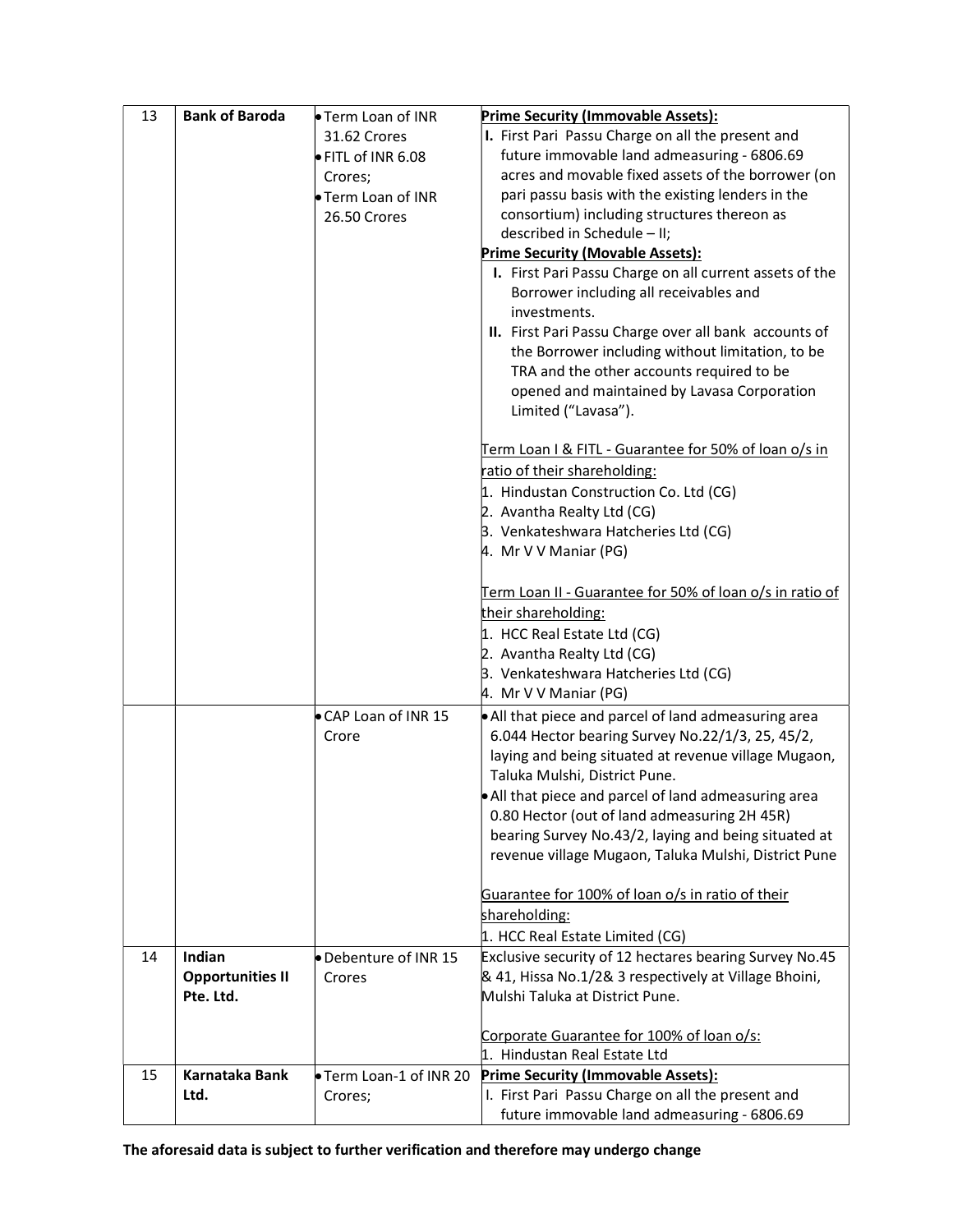| Term Loan-II of INR 30                                                                                            | acres and movable fixed assets of the borrower (on                                                                                                                                                                                                                                                                                                                                                                                                                                                                                                                                                                                                                                                                                                                                                                                                                                                                                                                                                                                                                                                                                           |
|-------------------------------------------------------------------------------------------------------------------|----------------------------------------------------------------------------------------------------------------------------------------------------------------------------------------------------------------------------------------------------------------------------------------------------------------------------------------------------------------------------------------------------------------------------------------------------------------------------------------------------------------------------------------------------------------------------------------------------------------------------------------------------------------------------------------------------------------------------------------------------------------------------------------------------------------------------------------------------------------------------------------------------------------------------------------------------------------------------------------------------------------------------------------------------------------------------------------------------------------------------------------------|
| Crores                                                                                                            | pari passu basis with the existing lenders in the<br>consortium) including structures thereon as<br>described in Schedule - II;<br><b>Prime Security (Movable Assets):</b><br>I. First Pari Passu Charge on all current assets of the                                                                                                                                                                                                                                                                                                                                                                                                                                                                                                                                                                                                                                                                                                                                                                                                                                                                                                        |
|                                                                                                                   | Borrower including all receivables and investments.<br>II. First Pari Passu Charge over all bank accounts of<br>the Borrower including without limitation, to be<br>TRA and the other accounts required to be opened<br>and maintained by Lavasa Corporation Limited<br>("Lavasa").                                                                                                                                                                                                                                                                                                                                                                                                                                                                                                                                                                                                                                                                                                                                                                                                                                                          |
|                                                                                                                   | Guarantee for 50% of loan o/s in ratio of their<br>shareholding:<br>1. Hindustan Construction Co. Ltd (CG)<br>2. Avantha Realty Ltd (CG)<br>3. Venkateshwara Hatcheries Ltd (CG)<br>4. Mr V V Maniar (PG)                                                                                                                                                                                                                                                                                                                                                                                                                                                                                                                                                                                                                                                                                                                                                                                                                                                                                                                                    |
| Term Loan-III of INR<br>12 Crores                                                                                 | All that piece and parcel of land bearing survey no.<br>36/2/A admeasuring 3.15 Ha; survey no. 34/2/C<br>admeasuring 3 Ha and survey no. 42 admeasuring 1.60<br>Ha in village Mugaon, Taluka Mulshi District Pune,<br>Maharashtra.                                                                                                                                                                                                                                                                                                                                                                                                                                                                                                                                                                                                                                                                                                                                                                                                                                                                                                           |
|                                                                                                                   | Guarantee for 100% of loan o/s:<br>1. HCC Real Estate Ltd (CG)                                                                                                                                                                                                                                                                                                                                                                                                                                                                                                                                                                                                                                                                                                                                                                                                                                                                                                                                                                                                                                                                               |
| • Corporate Guarantee<br>given by Lavasa<br><b>Corporation for WAML</b><br>Credit facility of INR<br>62.59 Crores | <b>Prime Security:</b><br>First ranking pari passu charge by way of<br>Hypothecation over immovable and movable fixed<br>assets, book debts, operating cash flows (including<br>cash & cash equivalents), receivables,<br>commissions, investments and revenue of<br>whatsoever nature and whenever arising including<br>all bank accounts of the LCL. (however the charge is<br>imperfect in absence of NOCs form all lenders;<br>further the ROC filing was not done for the<br>document)<br>Second Subservient Charge by way of registered<br>mortgage on Land admeasuring 3363.5623 Hectors<br>for the Term Loan facility, situated at Village<br>Mugaon, Bohini, Admal, Dhamanohal, Padalghar,<br>Wadavali, Dasve, Bembatmal, Gadle, Koloshi,<br>Patharset, Sakhari, Ugavali and Bhode, Taluka<br>Mulshi, District Pune and at village Mose BK and<br>Saiv, Taluka Velha, District Pune as more<br>particularly set out in the schedule to the Indenture<br>of Mortgage dated 15th September 2016; (however<br>the charge is imperfect in absence of NOCs form all<br>lenders; further the ROC filing was not done for the<br>document) |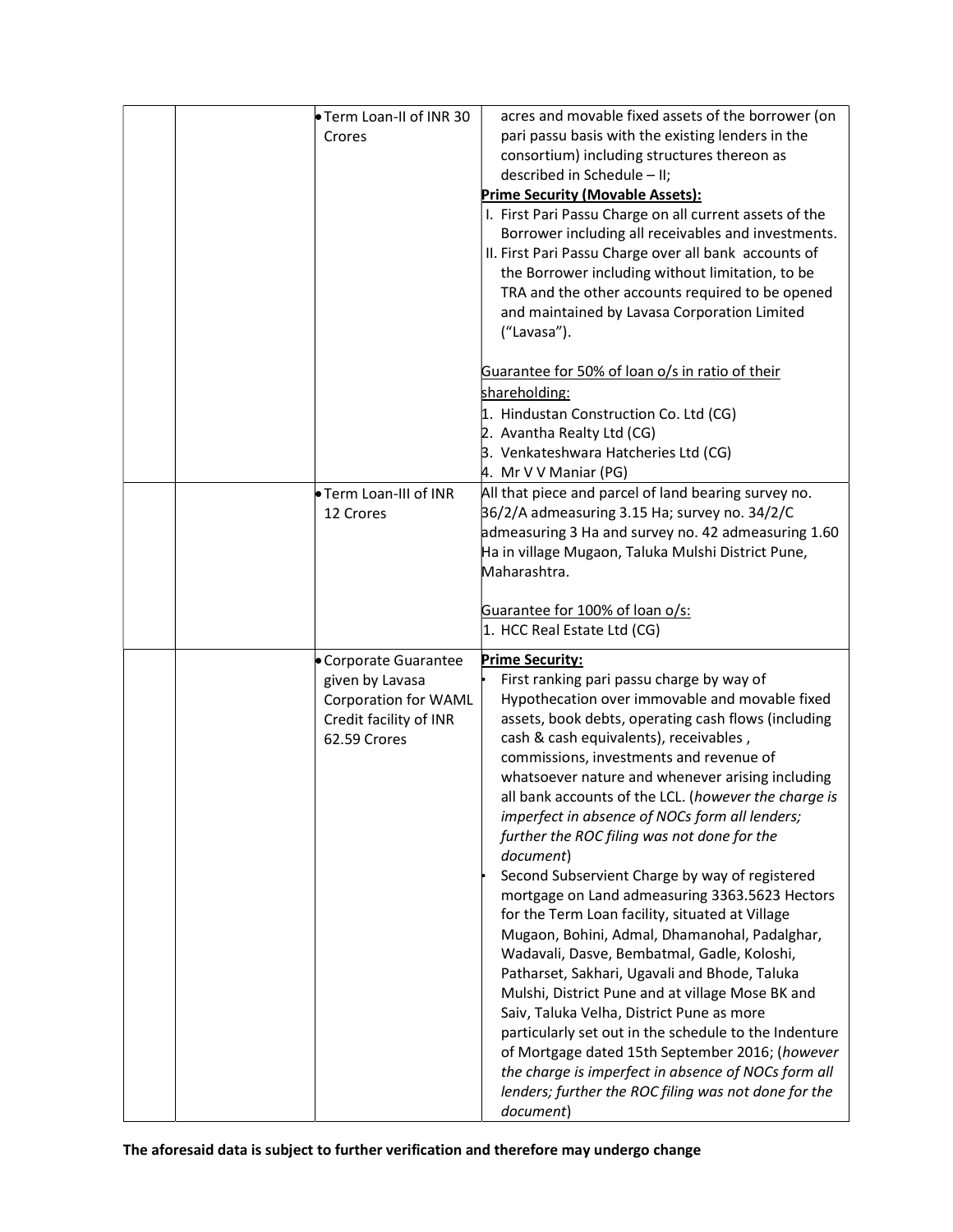|  | Corporate Guarantee for 100% of loan o/s:<br>1. Lavasa Corporation Limited |
|--|----------------------------------------------------------------------------|
|  | • Pledge of 100% shares of WAML & SCML by LCL                              |
|  |                                                                            |
|  |                                                                            |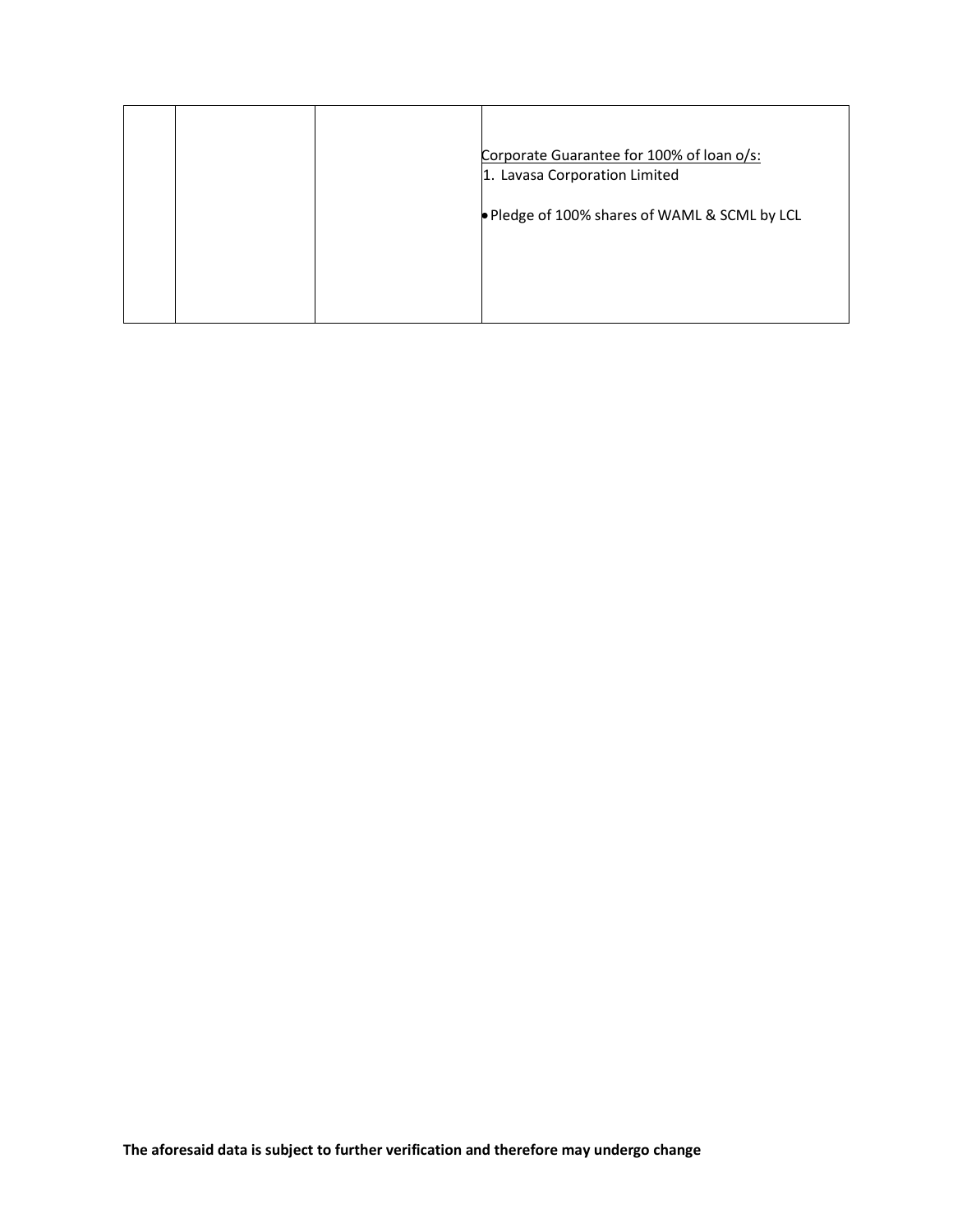| <b>Village Wise Summary</b> |                   |                  |
|-----------------------------|-------------------|------------------|
| Sr. No.                     | <b>Village</b>    | <b>Acres</b>     |
| 1.                          | <b>DASVE</b>      | 988.22           |
| 2.                          | <b>DHAMANOHOL</b> | 1685.76          |
| 3.                          | <b>GADLE</b>      | 853.67           |
| 4.                          | <b>WADAVALI</b>   | 648.06           |
| 5.                          | <b>SAKHARI</b>    | 461.95           |
| 6.                          | <b>BHOINI</b>     | 172.25           |
| 7.                          | <b>ADMAL</b>      | 321.7            |
| 8.                          | <b>MUGAON</b>     | 363.07           |
| 9.                          | <b>PALSE</b>      | 261.66           |
| 10.                         | <b>PATHARSHET</b> | 77.15            |
| 11.                         | <b>PADALGHAR</b>  | 80.00            |
| 12.                         | <b>KOLOSHI</b>    | 141.57           |
| 13.                         | <b>UGAVALI</b>    | 73.51            |
| 14.                         | <b>BEMBATMAL</b>  | 62.92            |
| 15.                         | <b>MOSE BK</b>    | 580.16           |
| 16.                         | <b>SAIV BK</b>    | 5.14             |
| 17.                         | <b>BHODE</b>      | 30.00            |
| <b>TOTAL(Acres)</b>         |                   | 6806.6900 Acres* |

## Schedule II Part (A) – Immovable Properties- First Mortgaged Properties

\*2755.74 Hectares